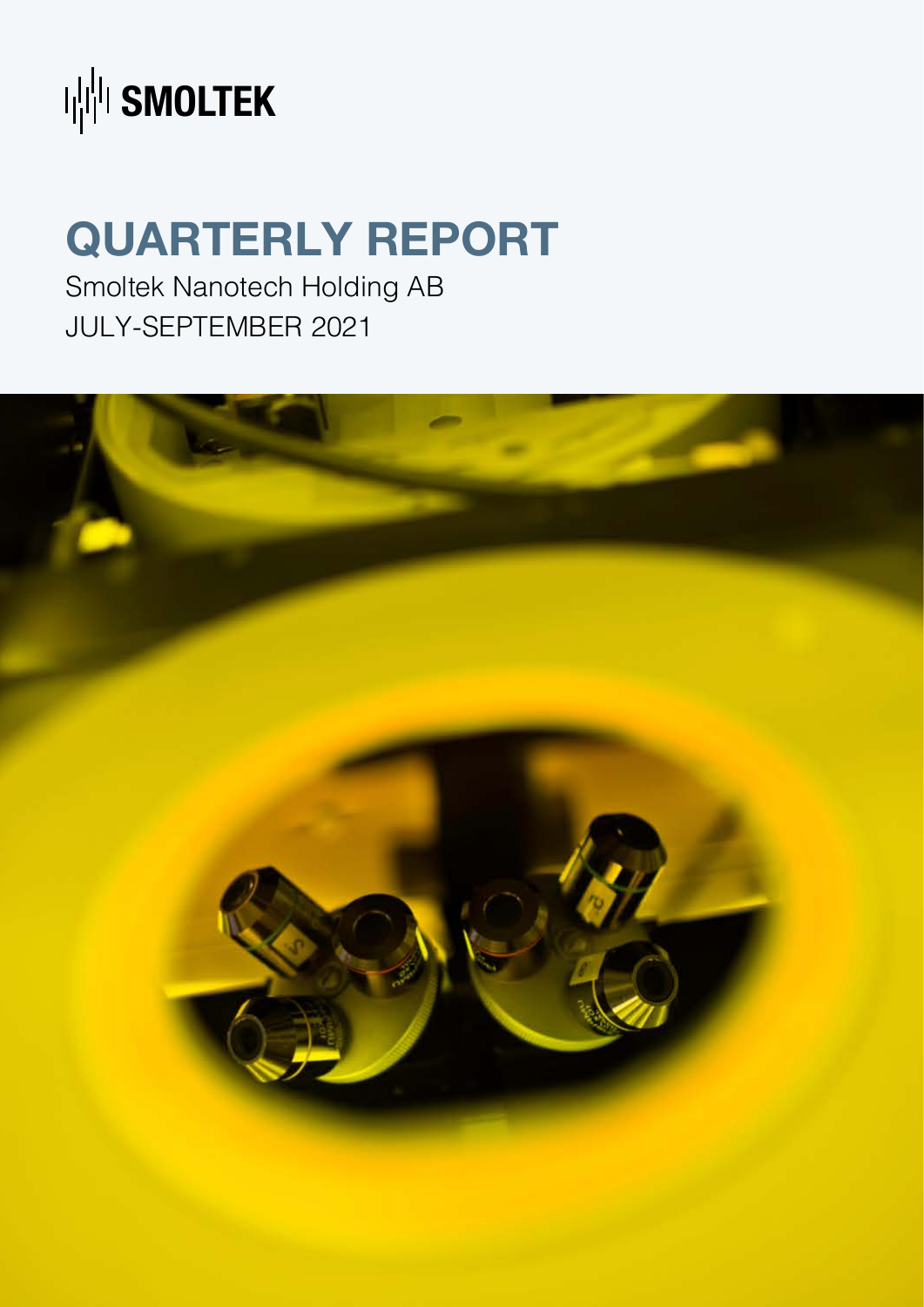### **Smoltek Nanotech Holding AB, Q3 2021**

#### **ABOUT SMOLTEK**

Smoltek develops process technology and concepts for applications based on carbon nanotechnology to solve advanced materials engineering problems in several industrial sectors.

The unique technology enables, for example, the manufacture of semiconductor components with smaller form factors, higher performance and lower energy consumption in the semiconductor industry. The company's patent protected technology platform also has the potential to revolutionize other industrial sectors, such as energy conversion and energy storage or biotechnology.

Smoltek protects its unique technology through an extensive and growing patent portfolio consisting of around 100 applied for patents, of which 68 have been granted.

Smoltek's share is listed on the Spotlight Stock Market under the short name SMOL.

#### **CONTENT**

- 03. First nine months and quarter in brief (Group)
- 04. CEO's statement: Focus on industrialization and commercialization
- 05. Warrants of series TO 4
- 06. Significant events during and after the period
- 08. Operations and market

#### **FINANCIAL REPORT**

- 11. Financial outcome
- 12. Additional financial information
- 13. Consolidated income statement
- 14. Consolidated balance sheet
- 15. Consolidated statement of cash flows
- 16. Consolidated changes in equity
- 17. Parent company income statement
- 18. Parent company balance sheet
- 19. Parent company statement of cash flows
- 20. Parent company changes in equity
- 21. Financial calendar

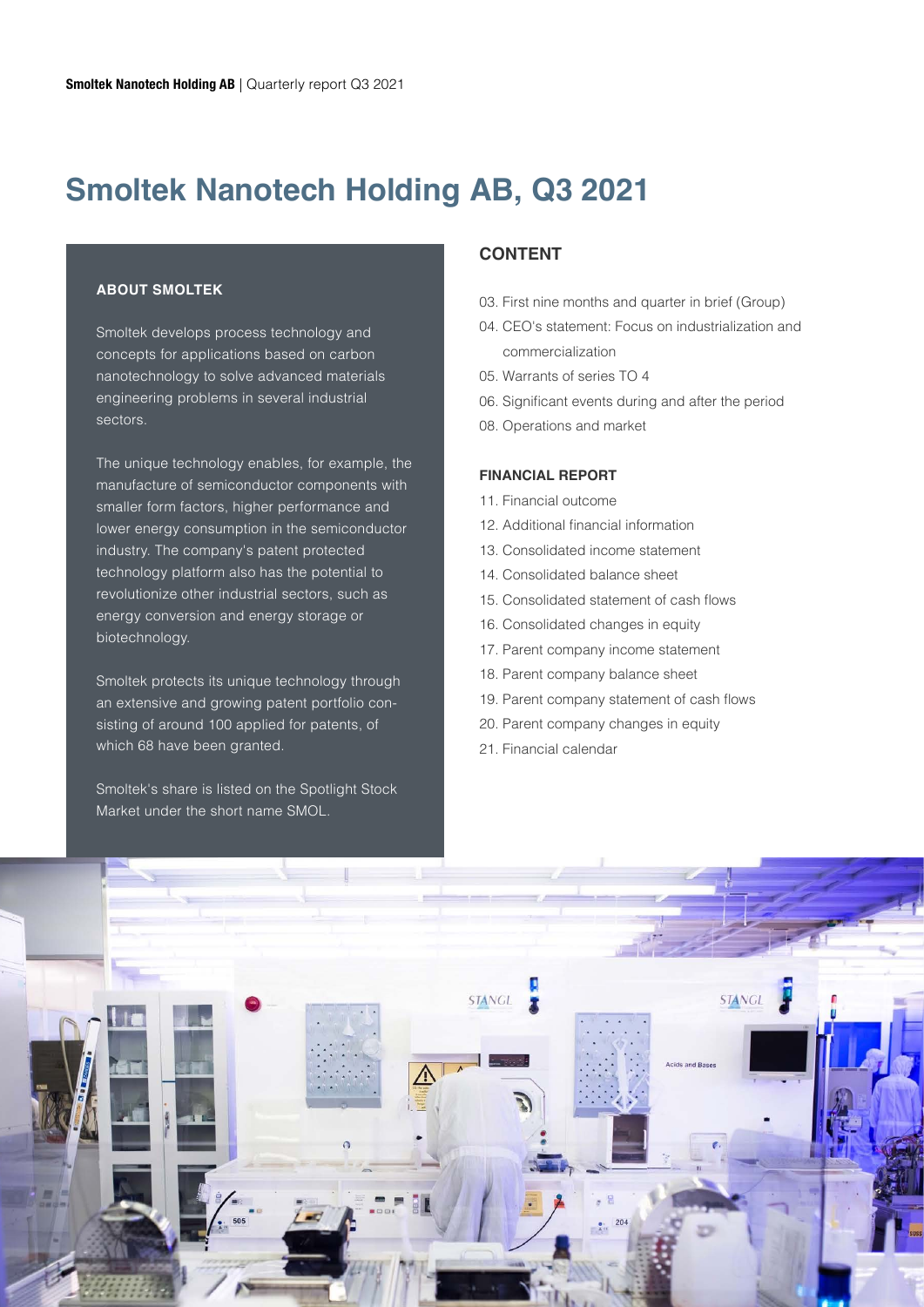### **First nine months and quarter in brief (Group)**

#### **JANUARY - SEPTEMBER**

- Net sales: SEK 995 thousand (2,260)
- Operating profit before tax: SEK -16,250 thousand (-9,451)
- Earnings per share, before dilution: SEK -2.00 (-1.45)
- Earnings per share, after possible dilution: SEK -1.69 (-1.41)
- Number of outstanding shares: 8,114,817 (6,834,817)
- Number of shares after possible exercise of warrants: 9,597,218 (7,006,531)
- Total equity: SEK 123,501 thousand (68,330)
- Cash and cash equivalents: SEK 61,877 thousand (20,779)
- Equity ratio: 94.6% (91.8%)

#### **THIRD QUARTER**

- Net sales: SEK 418 thousand (969)
- Operating profit: SEK -3,185 thousand (-2,302)
- Earnings per share, before dilution: -0.39 SEK (-0.34)
- Earnings per share, after possible dilution: -0.33 SEK (-0.33)
- New CEO of Smoltek Nanotech appointed
- New President of Smoltek Innovation appointed
- New CTO for R&D appointed
- Extended evaluation license for the company's capacitor technology CNF-MIM
- industrialization project for discrete CNF-MIM capacitors has moved from concept phase to design phase
- Procurement of industrial machines for growing carbon nanofibres is progressing with negotiations and tests
- Positive results from a feasibility study of concepts for cellular materials for electrolysers
- Investments in internal R & D equipment

#### **REVENUES AND RESULTS THIRD QUARTER**

Net sales during the period amounted to SEK 418 thousand (969). Operating profit was SEK -3.2 millions (-2.3). Earnings per share before dilution were SEK -0.39 (-0.33). Earnings per share after possible dilution were SEK -0.33 (-0.33).

#### **LIQUIDITY AND FINANCIAL POSITION**

The company's cash and cash equivalents at the end of the period amounted to SEK 61,877 thousand (20,779), of which SEK 55,058 thousand relates to short-term investments in fixed income funds. Long-term interest-bearing liabilities amounted to SEK 758 thousand (758). The equity / assets ratio was 94.6 percent (91.8).

#### **EQUITY AND NUMBER OF SHARES**

At the end of the period, equity amounted to SEK 123,501 thousand (68,330) divided into 8,114,817 shares.

#### **EMPLOYEES**

The number of full-time employees was 13 people.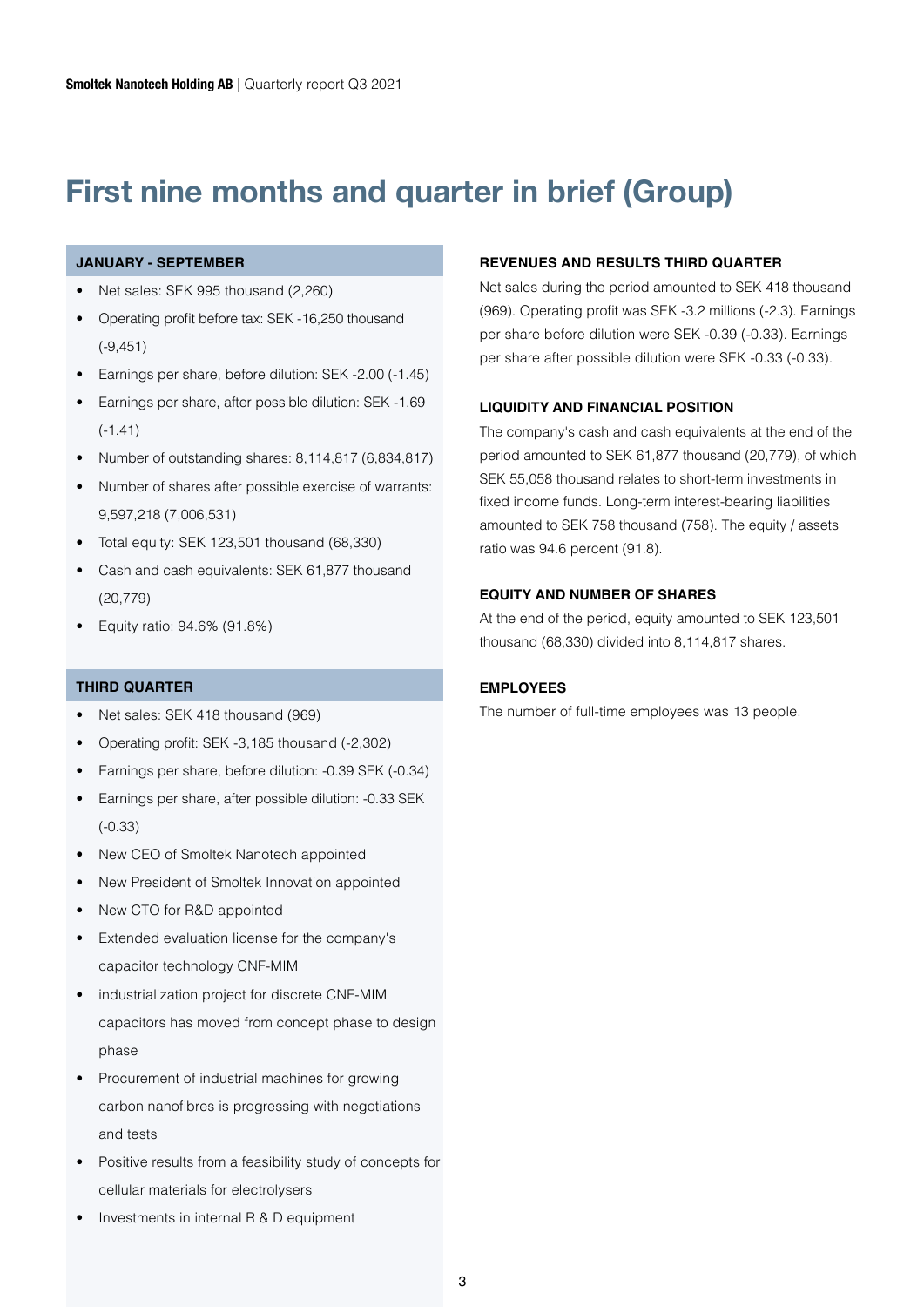### **Focus on industrialization and commercialization**

#### Dear shareholders of Smoltek Nanotech Holding AB,

After having assumed the role of CEO of Smoltek a little less than a month ago, I can say with confidence that there is a lot of activity throughout our business operations. We have constant dialogues with potential customers and partners for various projects. For Smoltek Semi, these dialogues are mainly about the industrialization of the product as well as the manufacturing process for our carbon nano capacitors (CNF-MIM capacitors). For Smoltek Innovation, the main focus is the development of our technology concept for a new cell material for membranes in electrolyzers. To their disposal during this work, they have our internal technical expertise as well as support from external consultants. The development department, or the R&D team as we call it, has a central role in ensuring the technical conditions and the partial deliveries required in the projects.

During the period, we also announced organizational reinforcements. On October 1, we appointed Ellinor Ehrnberg as the new President of the subsidiary Smoltek Innovation, where she has held the position of business area manager during the past year. We also announced that Smoltek's co-founder and board member Peter Enoksson was appointed as acting CTO while we are searching for a permanently CTO. During the summer, the company was also able to present me as the new CEO of the Group, and I have high hopes of being able to contribute to the company's further development towards commercialization based on my experience from similar roles in other listed technology companies, such as Neonode, Precise Biometrics and Scalado.

#### **Business development**

During the third quarter, we were able to present advances in both the industrialization of our carbon fiber-based capacitors and our technology concept for cell material used in electrolyzers. Within the industrialization of our CNF-MIM capacitors, we were able to report at the end of August that the evaluation license agreement with a global manufacturer of electronic components was further extended, and that the project entered a new phase with a focus on defining the business conditions for taking the CNF-MIM product to market. This is a significant advance which confirms this company's strong belief in our unique technology platform.

Shortly after the end of the period, a corresponding update was published on the development of our concept for highperformance cell material used in electrolyzers for the pro-

duction of green hydrogen. The development work in this area continues together with European research groups, with the aim of achieving a technical proof-of-concept. In parallel, we have dialogues with major international manufacturers to be able to start collaborations for the continued development and industrialization of the project.

#### **Financing and outlook for the future**

The development work and industrialization of our technology will require significant investments. It is therefore positive that Smoltek currently has a strong financial position. We also hope to strengthen our liquidity further when the exercise period for series TO 4 warrants ends on November 3, 2021. I would like to urge all shareholders to check whether you have received warrants, which in that case can be used to buy shares in the company.

So far, I have focused on acquainting myself with Smoltek's business and discussing with my new colleagues to understand the company and to make an analysis of the current situation. This will form the basis for an overall strategy for the continued industrialization and commercialization of our offering. I look forward to being able to tell you more about this in the future. My goal is for Smoltek to be able to accelerate the value creation in the company for the benefit of our shareholders, while we continue to contribute to the technological development and a more sustainable world for current and future generations.

Finally, me and the Board would like to take this opportunity to thank Marie Landfors for her meritorious contribution during her time as interim CEO for Smoltek. Her intensive and determined work makes it easier for me to take over the CEO role in an effective way.

*Håkan Persson, vd Smoltek Nanotech Holding AB*

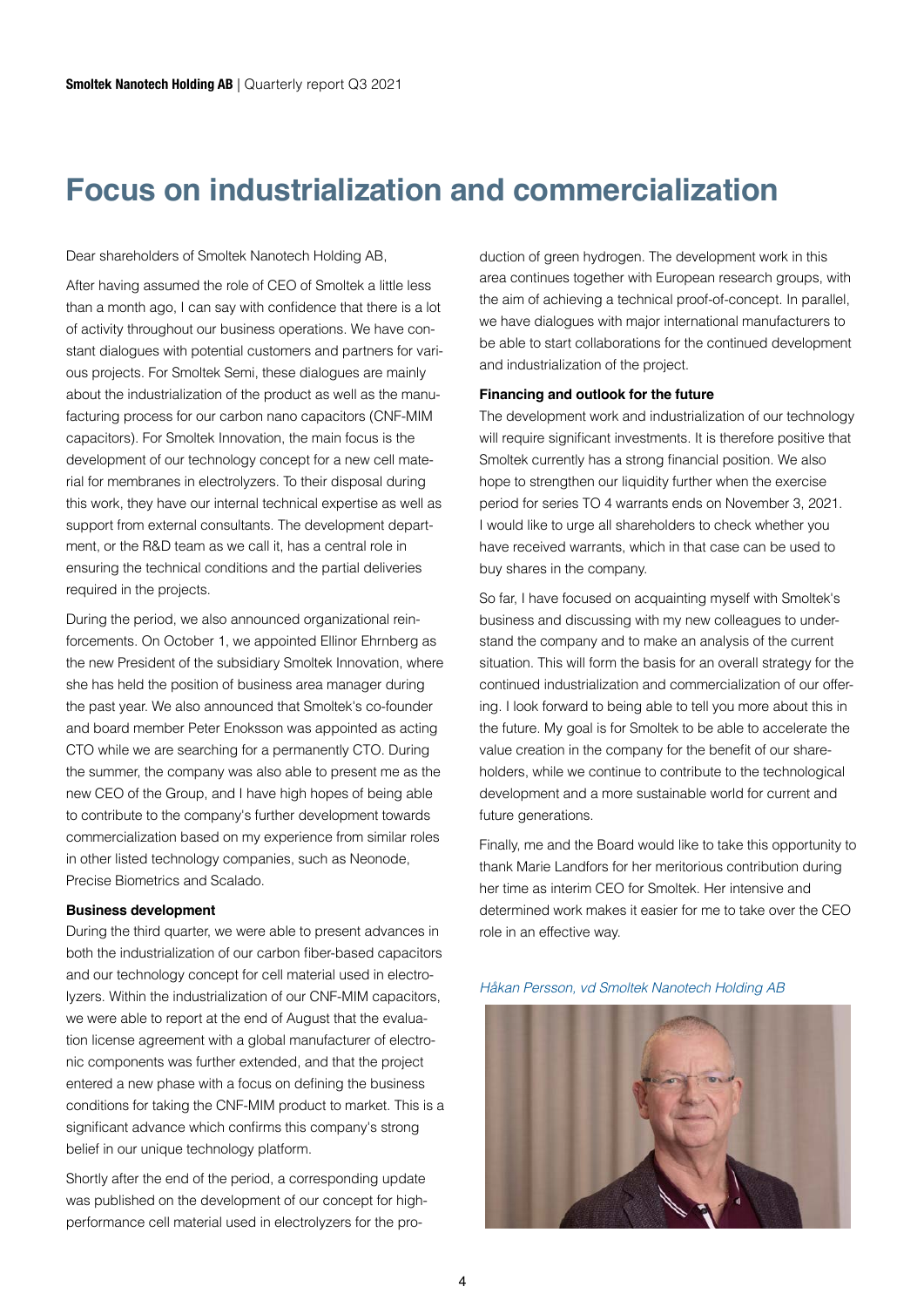### **Exercise period for TO 4-warrants runs until November 3**

**In connection with the directed share issue conducted by Smoltek Nanotech Holding AB (publ) in October 2020, a total of 1,261,121 warrants of series TO 4 were issued. Each warrant of series TO 4 entitles the holder to subscribe for one (1) new share in Smoltek, from October 20, 2021 until November 3, 2021.**

The exercise price amounted to seventy (70) percent of the volume-weighted average price (VWAP) of Smoltek's share during the period October 5, 2021 to October 18, 2021. The volume-weighted average price of the Company's share during the measuring period amounted to approximately 26.89 SEK and thus the subscription price is set at 18.82 SEK.

Upon full exercise of all warrants of series TO 4, the Company will receive approximately 23.7 MSEK before issue costs.

Note that the warrants that are not exercised at the latest on November 3, 2021, or sold at the latest on November 1, 2021, will expire without value. For the TO 4 warrants not to lose their value, the holder must actively subscribe for new shares or sell the warrants.

Full terms and conditions for the TO 4 warrants are available at the Company's website, www.smoltek.com/investors.

**Smoltek develops process technology and concepts for applications based on carbon nanotechnology to solve advanced materials engineering problems in several industrial sectors. The company is now focusing on technology development, industrialization and commercialization of Smoltek's carbon fiber-based technology concepts for capacitors (CNF-MIM capacitors) and cell materials for electrolyzers.**

**Target customers for Smoltek's CNF-MIM capacitor technology** are the largest capacitor manufacturers in the world, and the initial target products are so-called discrete decoupling capacitors for processors in mobile phones.

As the semiconductor industry has been able to continue to miniaturize the transistors in processor chips, the chips achieve increased performance, which gives faster and increasingly powerful computers, tablets, mobile phones, etc. A consequence of this development is that the chip voltage must be lowered, and the frequency increased. This entails an increased need for so-called decoupling capacitors near the chip. In order to be placed close enough to the chip, these capacitors need to be extremely thin. Smoltek's carbon nanofiber based capacitors (CNF-MIM) can solve this specific problem, especially for mobile phone chips (application processors).

**Target customers for Smoltek's cell material for electrolyzers** are companies in the expanding hydrogen industry. The hydrogen production technology that Smoltek is focusing on is called PEM (proton exchange membrane). In addition to the fact that the PEM process produces very pure hydrogen, a great advantage is that it can already handle higher current density and more variable load than alkaline electrolysis cells, which means that PEM works well together with intermittent energy sources, such as solar and wind power.

The unique quality of Smoltek's technology concept is that the catalytic nanoparticles of typically platinum group nanoparticles of platinum or iridium oxide can be placed on an optimal nanostructure for the electrolyzer cell, which allows for more and better mass transport of the products that arise, in this case oxygen and hydrogen. By being able to improve the surface performance in interface layers between membranes, flow field plates and electrodes in today's electrolyzer cells, these cells can potentially be made both cheaper and with a higher hydrogen production capacity.

Smoltek's goal in 2021 is to complete a technical proof-of-concept for cell components based on carbon nanofibers, and to initiate a development collaboration with a large-scale manufacturer of electrolyzers and/or its components based on Smoltek's basic IP platform with specific additions for intellectual property protection within electrolyzer technology. As a part of these efforts, Smoltek has presented a whitepaper on the company's electrolyzer technology for cheaper and more efficient hydrogen production, which is expected to increase the understanding of the technology's potential among potential customers and partners.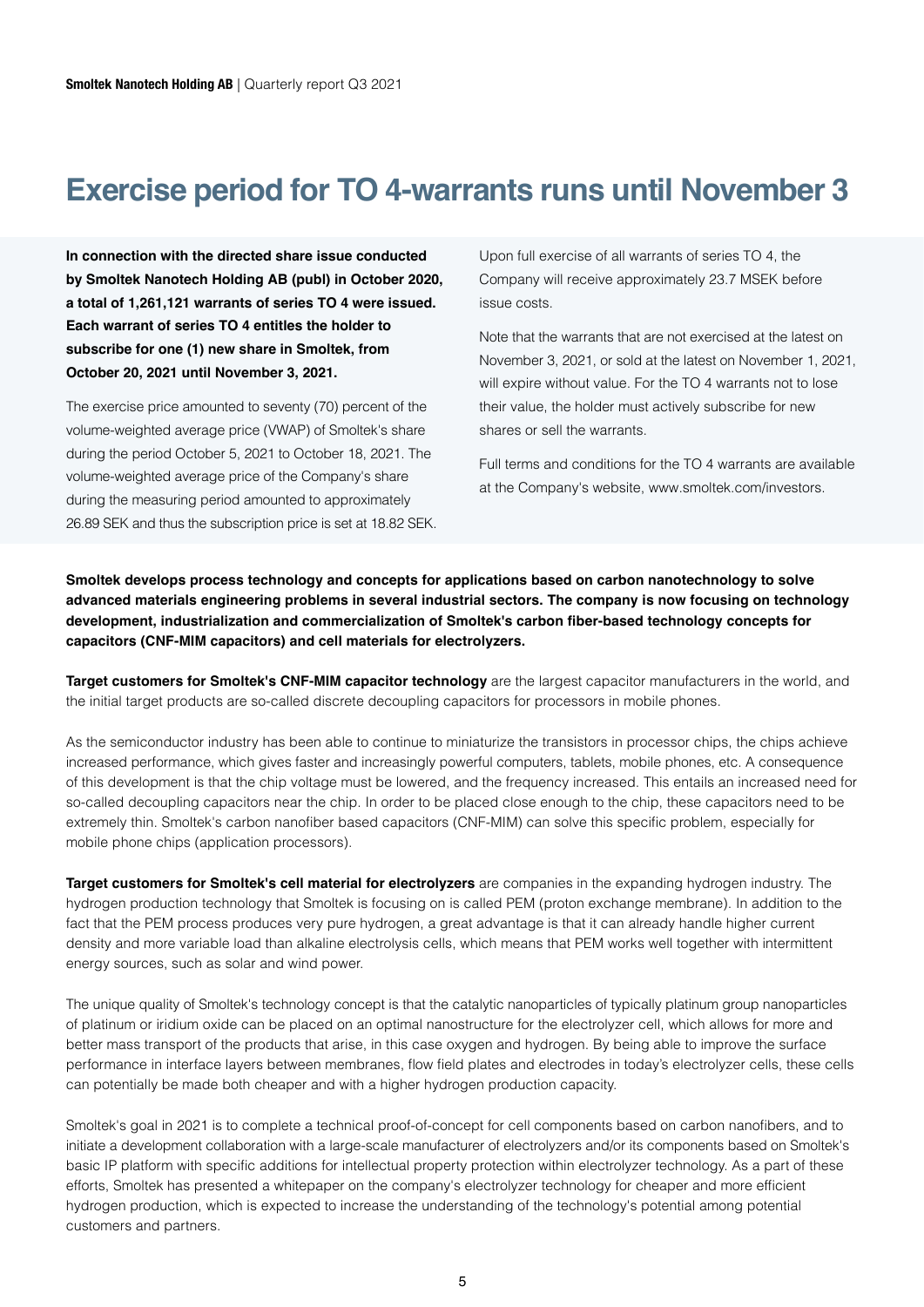### **Significant events** – during and after the period

#### **Significant events during the third quarter of 2021**

**Ellinor Ehrnberg appointed President of Smoltek Innovation** On August 26, the company announced that it has appointed Ellinor Ehrnberg as President of Smoltek Innovation AB, and she assumed this position on October 1. During the past year, Ellinor has held the position of business area manager and Head of Smoltek Innovation, and she has also been a part of Smoltek's management team. Smoltek thus secures valuable knowledge and experience within its continued efforts to create new technology innovations based on the company's patent-protected nanotechnology platform, where the development of completely new technology for electrolyzers is one of the leading areas for the company when it comes to interacting with the market.

#### **Smoltek extends evaluation license for its CNF-MIM capacitor technology**

On August 30, the company announced that the license agreement signed with a global manufacturer of electronic components for its technical and commercial evaluation of Smoltek's capacitor technology, will be further extended to the end of 2021. With satisfactory progress achieved when it comes to validating the performance of the CNF-MIM technology, the project is now moving into a new phase with a stronger focus on commercial production aspects such as reliability, manufacturability and production cost.

#### **Handover to the company's incoming CEO Håkan Persson**

On September 8, the company announced that the handover to the company's incoming CEO Håkan Persson has been initiated, with Håkan participating at a full-day Board event, including thorough updates on business operations, on August 31. During the second half of September, this was followed by further efforts to acquaint the new CEO with the company's business and organization in preparation of Håkan assuming the position on October 1.

#### **Peter Enoksson appointed as acting CTO for Smoltek**

On September 20, it was announced that the company has made changes in the management team. Board member Peter Enoksson took over as acting chief technology officer (CTO) from September 20. The company has also initiated the recruitment of a new permanent CTO.

#### **Operational update – Smoltek Semi**

In an operational update on September 29, Smoltek anno-

unced that the main goal for Smoltek Semi is to develop an industrial process for mass production of discrete CNF-MIM capacitors at contract manufacturers (foundry), including the procurement of a specially designed machine for largescale production of carbon nanofibers (which will be placed at the foundry).

#### Business opportunity for CNF-MIM capacitors

As the semiconductor industry has been able to continue to miniaturize the transistors in processor chips, the chip voltage must be lowered, and the frequency increased. This entails an increased need for so-called decoupling capacitors near the chip. In order to be placed close enough to the chip, these capacitors need to be extremely thin. Smoltek's carbon nanofiber based capacitors (CNF-MIM) can solve these specific problems, especially for mobile phone chips (application processors). Target customers for Smoltek's CNF-MIM capacitor technology are the largest capacitor manufacturers.

#### High-volume machine for growing carbon nanofibers

Mass production of Smoltek's carbon nanofibers for the company's CNF-MIM capacitors requires for a so-called high-volume machine for growing carbon nanofibers to be installed on site at a contract manufacturer (foundry). During the period, the company has received quotes from eight manufacturers of industrial machines for growing carbon nanofibers, and the procurement is now continuing with tests and negotiations.

#### Industrialization and creation of a supply chain

Mass production of Smoltek's discrete CNF-MIM capacitors requires that the technology is approved in several different phases. During the period, the industrialization process for these discrete CNF-MIM capacitors has moved from concept phase to design phase, in collaboration with a contract manufacturer. The design phase, in which the components to be manufactured are designed, constitutes phase three of five before mass production can begin.

#### Customer relationships with major manufacturers of capacitors/product solutions

The potential customer base of companies that may be interested in mass-producing discrete CNF-MIM capacitors consists of a small number of very large players. These include the licensee in Smoltek's ongoing evaluation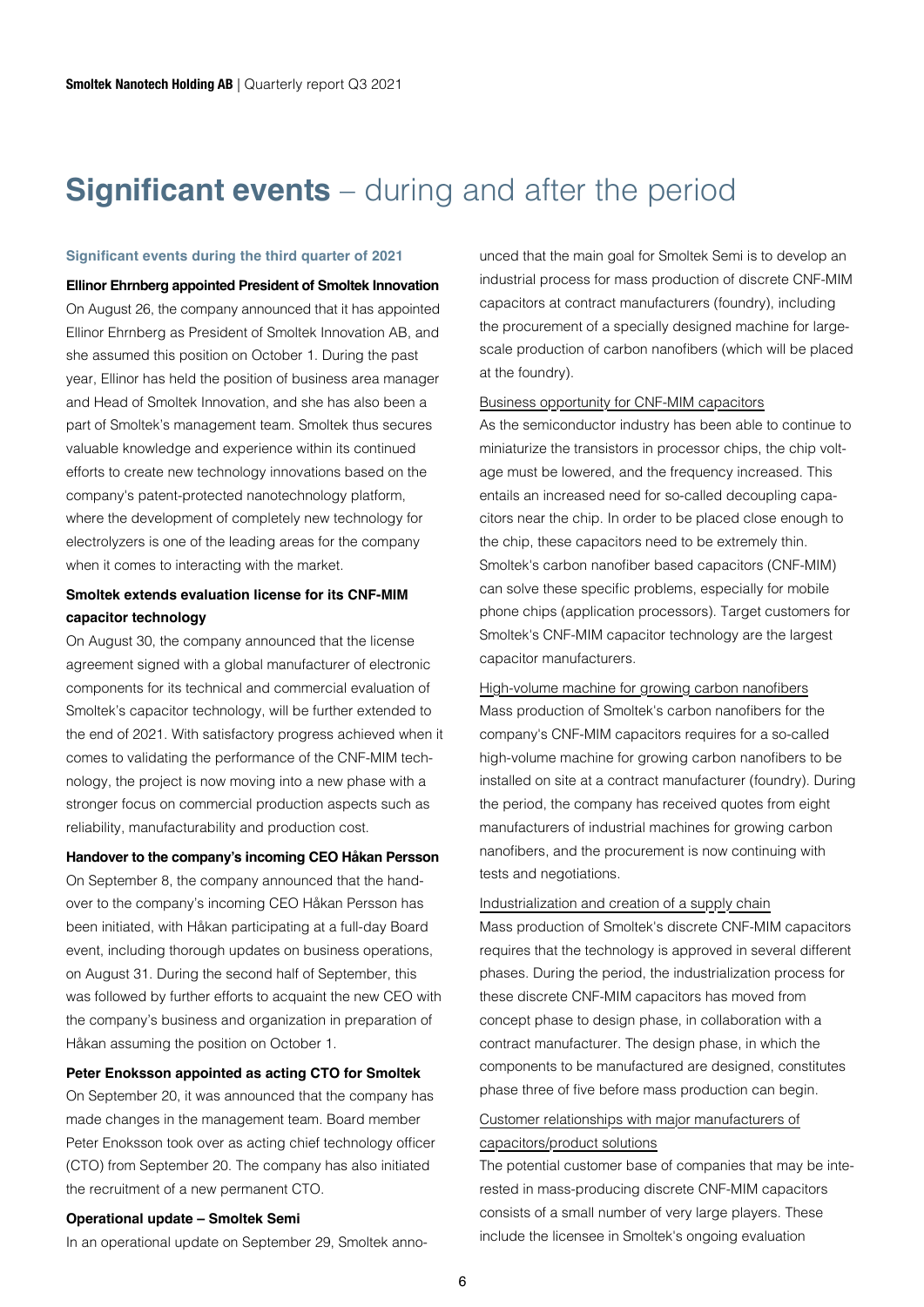### **Significant events** – during and after the period

collaboration. The goal is to secure one or several customer agreements with the aim of utilizing the developed process for mass production of discrete CNF-MIM capacitors.

#### **Further development of the CNF-MIM technology**

In parallel with the industrialization of Smoltek's CNF-MIM capacitors, the company continues to further improve the performance of the CNF-MIM technology. For example, the company recently attracted great interest and received a mention for best presentation/paper at the international PCNS-conference in Milan, which is an important European event for the capacitor industry.

#### **Smoltek has made investments in R&D equipment**

During the period, Smoltek has installed two new equipment systems for enhancing the R&D work. This will give the company long-term benefits with increased opportunities of technology development and cost efficiency. For example, the company has invested in a new CVD-system (chemical vapor deposition) for more effective and versatile growth of carbon nanostructures in the MC2-lab at Chalmers.

#### **1 new patent granted - 69 patents granted in total**

During the period, Smoltek has been granted a new patent. This patent belongs to the company's patent family that covers the company's CNF-MIM capacitor technology and various use cases for the same, primarily in the field of interposers for advanced packaging and heterogenous integration of semiconductors. With this patent approval, Smoltek's patent portfolio now comprises 69 granted patents.

#### **Significant events after the end of the period**

#### **Operational update – Smoltek Innovation**

On October 1, an operational update was published on the Group company Smoltek Innovation's work which is focused on making electrolyzers used in fossil-free hydrogen production more efficient.

#### Technical development of cell material for electrolyzers

Since early spring, Smoltek Innovation has been working on a pre-study which is aimed at developing a technical proof-ofconcept for a cell material for electrolyzers based on the company's nanofiber technology. Initially, the work was focused on ensuring patent protection for the technology, but now the scope has been expanded to evaluate critical technical parameters and to assess the possible production cost. The pre-

study has also been expanded to include various methods for corrosion protection, as Smoltek has shifted its focus to the anode side of the electrolyzer, where a low pH value provides an aggressive environment. The technical results and performance obtained so far have been positive, and the fibers produced in a laboratory environment have an appropriate shape when inspected under a scanning electron microscope.

The next step in the development is to create a collaboration project with a large manufacturer of electrolyzers or components for electrolyzers for further development of the company's concept. Dialogues are currently ongoing with several global market- and technology-leading companies. In addition to this, the company will develop a proof-of-concept for the company's nanofiber-based cell material for electrolyzers.

With this in place, the next step will be to produce a smallscale demonstrator, and thereafter a full-scale prototype with the same size and characteristics as in future largescale production.

#### **Industrialization of cell material based on carbon nanofibers**

In parallel with the technical development of the cell material concept, Smoltek Innovation will work with industrialization by developing a complete concept around large-scale production of the company's cell material. By starting the industrialization process at an early stage, Smoltek Innovation can obtain valuable information regarding technical parameters for production to take into consideration in the technical development.

A central part of the industrialization process will be to specify a production equipment for large-scale production of carbon nanofibers. Several potential suppliers of such machines have already been identified, partly in collaboration with the group company Smoltek Semi. Compared with Smoltek Semi, however, Smoltek Innovation has less strict range for parameters such as the temperature during production.

#### **Warrants series TO 4 - Exercise period in progress**

The exercise period for warrants of series TO 4 started on October 20, 2021 and runs until November 3, 2021. Note that the warrants that are not exercised at latest on November 3, 2021, or sold at the latest on November 1, 2021, will expire without value. For the TO 4 warrants not to lose their value, the holder must actively subscribe for new shares or sell the warrants. For more information, please visit www.smoltek.com/investors.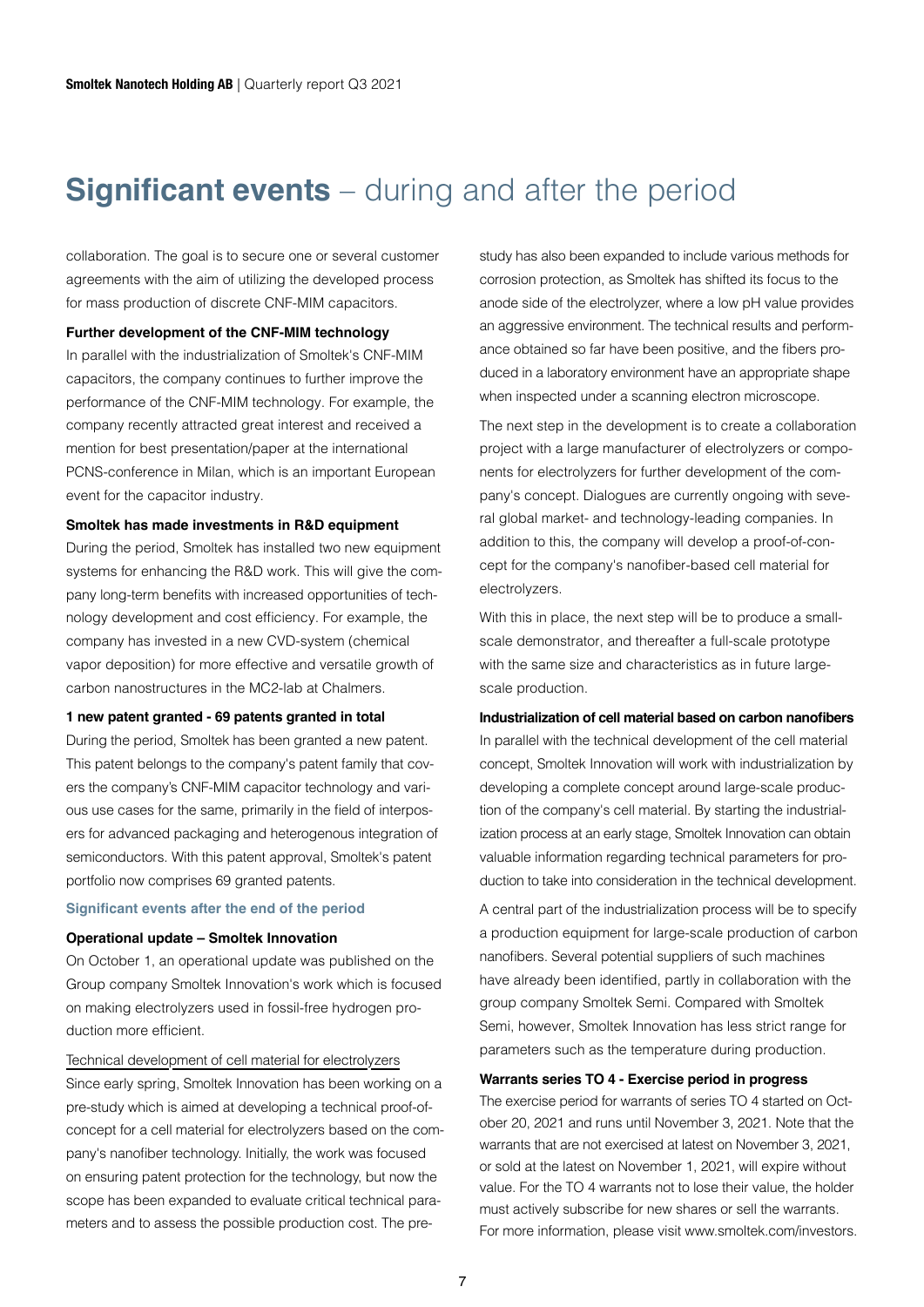### **Operations and market** – market potential

Smoltek sees great potential for the company's technology platform in several industrial sectors. The patent-protected carbon nanotechnology for precision manufacturing of extremely thin carbon nanofibers in various three-dimensional structures – which in practice multiplies the total surface area that can be coated with different types of materials – creates opportunities for more efficient surface conditions in several areas where current solutions and materials limit performance and efficiency.

Smoltek's overall strategy is to first establish the company commercially in the billion-dollar market for advanced packaging. This is done by licensing the CNF-MIM technology for production of miniaturized capacitors suitable for integration into advanced packaging of high-performance semiconductor circuits, such as application processors for smartphones, or other high-performance processors.

In the past year, the company has also broadened its operations. Partly for the development of other applications in the semiconductor industry, partly for the development of completely new applications in other industries and segments where the company's technology can provide revolutionizing benefits. This allows Smoltek to take maximum advantage of its position as a pioneering technology developer in controlled growth of nanostructures.

As a first step, the company has focused on the production of new cell materials for electrolyzers for fossil-free hydrogen production. Smoltek's vertical layers of carbon nanofibers offer a several times larger contact area compared to a conventional flat surface, which makes the technology highly interesting in, for example, energy conversion, as this means that significantly more catalytic particles reach the active area when placed on Smoltek's nanofibers compared to a smooth surface.

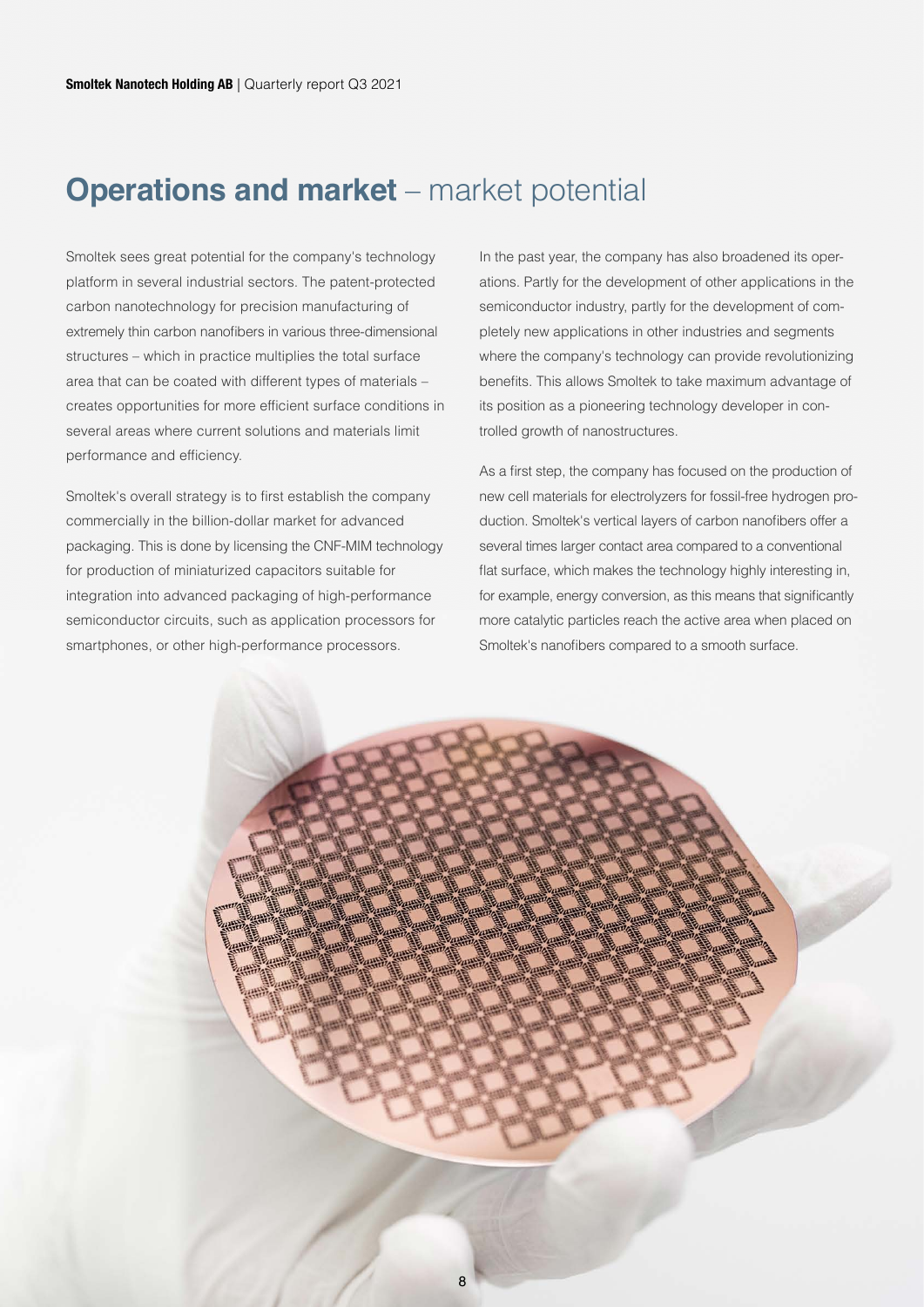### **Operations and market** – current focus areas

#### **Operations and business model**

Smoltek develops process technology and concepts for applications based on its unique platform for carbon nanotechnology to solve advanced materials engineering problems in several industrial sectors. For example, the company's patented technology enables the production of semiconductor components with a smaller physical size, higher performance and lower energy consumption compared to what current conventional technology solutions can offer.

Smoltek's business model is to sign license agreements based on its technology platform together with know-how for the implementation of applications/solutions.

#### **Market strategy**

The first application to be commercialized is the CNF-MIM technology (carbon nanofiber-based capacitors), where vertical carbon nanofibers (CNFs) create a significantly larger and thereby more efficient surface through the technology's unique 3D effect compared to the two-dimensional surface of conventional capacitors. A large effective surface in relation to a minimal physical "footprint" is a key factor in a capacitor design. The CNF-MIM technology offers a unique solution thanks to its extremely low-profile height. The technology is especially suited for use and integration into miniaturized semiconductor components and enables higher performance and energy efficiency.

Through the subsidiary Smoltek Innovation, the company aims to identify and develop technology and applications for markets outside the parent company's initial market for semiconductors. The subsidiary has identified the hydrogen market as a first application area where Smoltek's patent protected nanotechnology may prove to have great potential. By being able to improve the area performance in interface layers between membranes, flow field plates and electrodes in electrolyzer cells (a vital component in the splitting of water), these cells can be made both cheaper and increase hydrogen production.

To increase the opportunities to further capitalize on the company's carbon nano-based technology platform, Smoltek collaborates with DC Advisory, a leading global financial advisor with expertise in industrial transactions. DC Advisory has a broad network in both the semiconductor and electronics industries as well as in other industrial segments. The agreement contributes to an increased global presence for Smoltek, and it opens opportunities through strategic relationships in existing as well as new application areas and industries.

#### **IP strategy**

Smoltek uses a global patent strategy to protect its technology platform in all important markets. This includes core patents as well as patent protection at application level. At present, the company has a portfolio that comprises about 100 applied patents, of which 69 are granted.

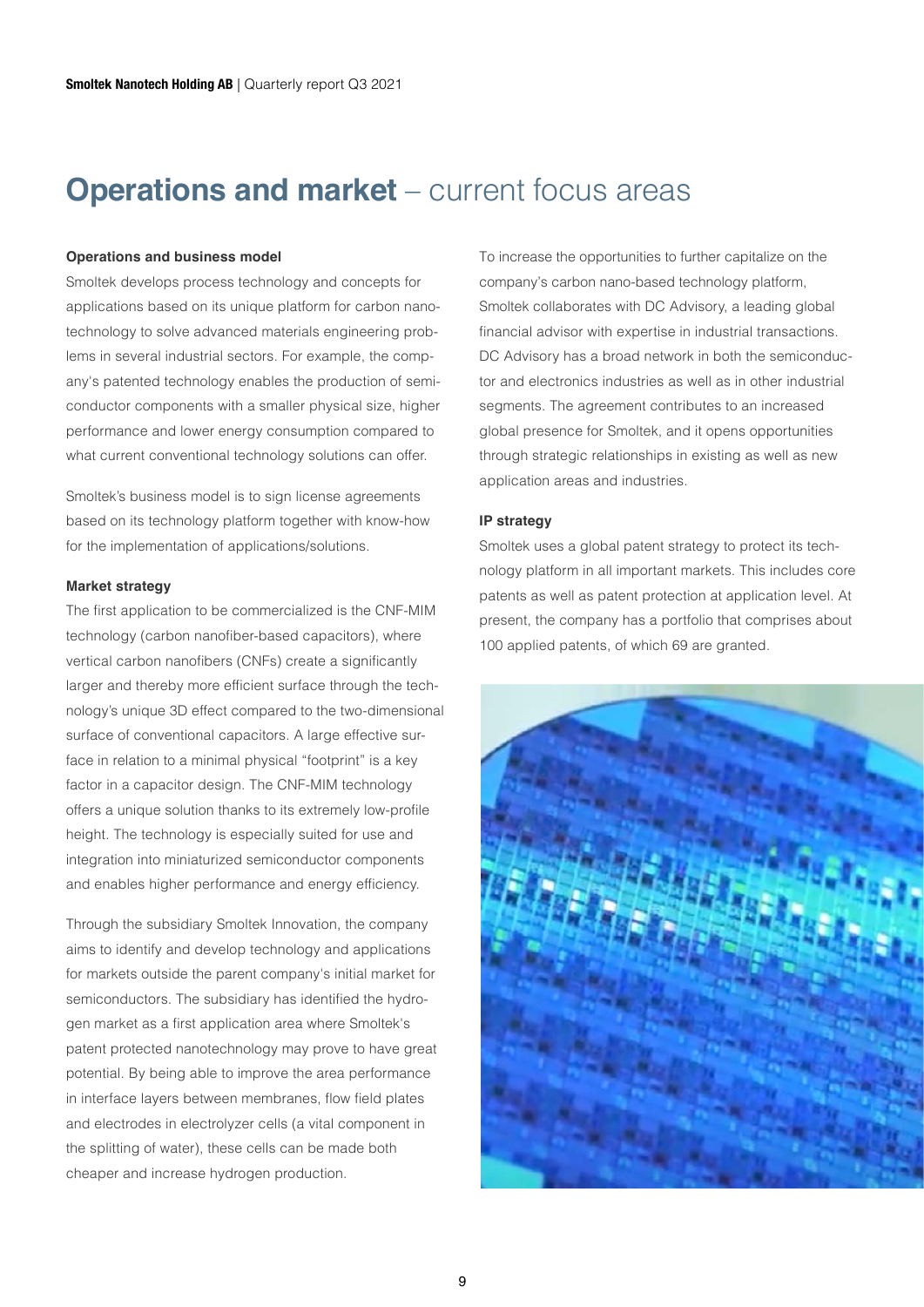### **Operations and market**

#### **Challenges in the semiconductor industry**

The semiconductor industry faces a major challenge with the expansion of new technologies such as 5G, AI and IoT – which require the development of new highly integrated technology with greatly improved computational performance and greater storage capacity in a smaller physical format. Simply put, it is the miniaturization in itself that enables higher performance. The key to optimization is advanced packaging or heterogeneous integration – in practice, this means tailormade component architectures optimized for specific product and application areas. In these architectures, capacitors have a crucial function, and with a considerably lower profile height compared to current capacitors, direct performance benefits can be achieved through smarter integration possibilities.

With an extremely low-profile height, Smoltek's CNF-MIM technology is very well positioned for the market's needs. This applies to the production of miniaturized standalone capacitors for integration in the packaging process, as well as to more efficient capacitors for direct integration already in the CMOSprocess.

#### **Development of the CNF-MIM technology**

In March this year, Smoltek announced that the company has developed the world's thinnest capacitor by producing a prototype of a CNF-MIM capacitor with a total height of just under 40 micrometers (including the component carrier). Other properties of the prototype such as a capacitance density of 500nF/mm2 (nanofarad per square millimeter), an equivalent series resistance below 10 mΩ (milliohm) and an internal inductance below 15 pH (picohenry) is in line with the industry standard for competing capacitor technologies.



Another crucial aspect in the development of new technology in the semiconductor area is the capacitors' survival rate in various harsh environments as well as their expected

lifetime. At the virtual ECTC 2021 conference, Smoltek presented initial results for the CNF-MIM-technology in this are. In parallel with the ongoing evaluation license project, Smoltek's R&D team has further improved the reliability of the CNF-MIM technology, as the failure rate was reduced by 51%.

#### **The possibilities in other industries**

Smoltek's patent protected technology platform enables more efficient surface solutions in several areas where current solutions and materials set the boundaries for performance and efficiency. One such area is electrolyzers for production of hydrogen where improved area performance in interface layers between membranes, flow field plates and electrodes in electrolyzer cells can provide much better area efficiency.

Target customers for Smoltek's cell material for electrolyzers are companies in the expanding hydrogen industry. The hydrogen production technology that Smoltek is focusing on is called PEM (proton exchange membrane) electrolyzers. In addition to the fact that the PEM process produces very pure hydrogen, a great advantage is that it can already handle higher current density and more variable load than alkaline electrolysis cells, which means that PEM works well together with intermittent energy sources, such as solar and wind power. The unique quality of Smoltek's technology concept is that the catalytic particles, of typically platinum or iridium oxide, can be placed on an optimal nanostructure for the electrolyzer cell, which allows for more and better mass transport of oxygen and hydrogen. By improving the surface performance in interface layers between membrane flow field plates and electrodes, these cells can potentially be made both cheaper and with a higher hydrogen production capacity.

Smoltek's goal in 2021 is to complete a technical proof-ofconcept for new cell material based on carbon nanofibers and initiate a development collaboration with a large-scale manufacturer of electrolyzers and/or its components based on Smoltek's basic IP platform and specific patents within electrolyzer technology. As a part of these efforts, Smoltek has published a white paper on the this technology, which is expected to increase the understanding of the technology's potential among potential customers and partners.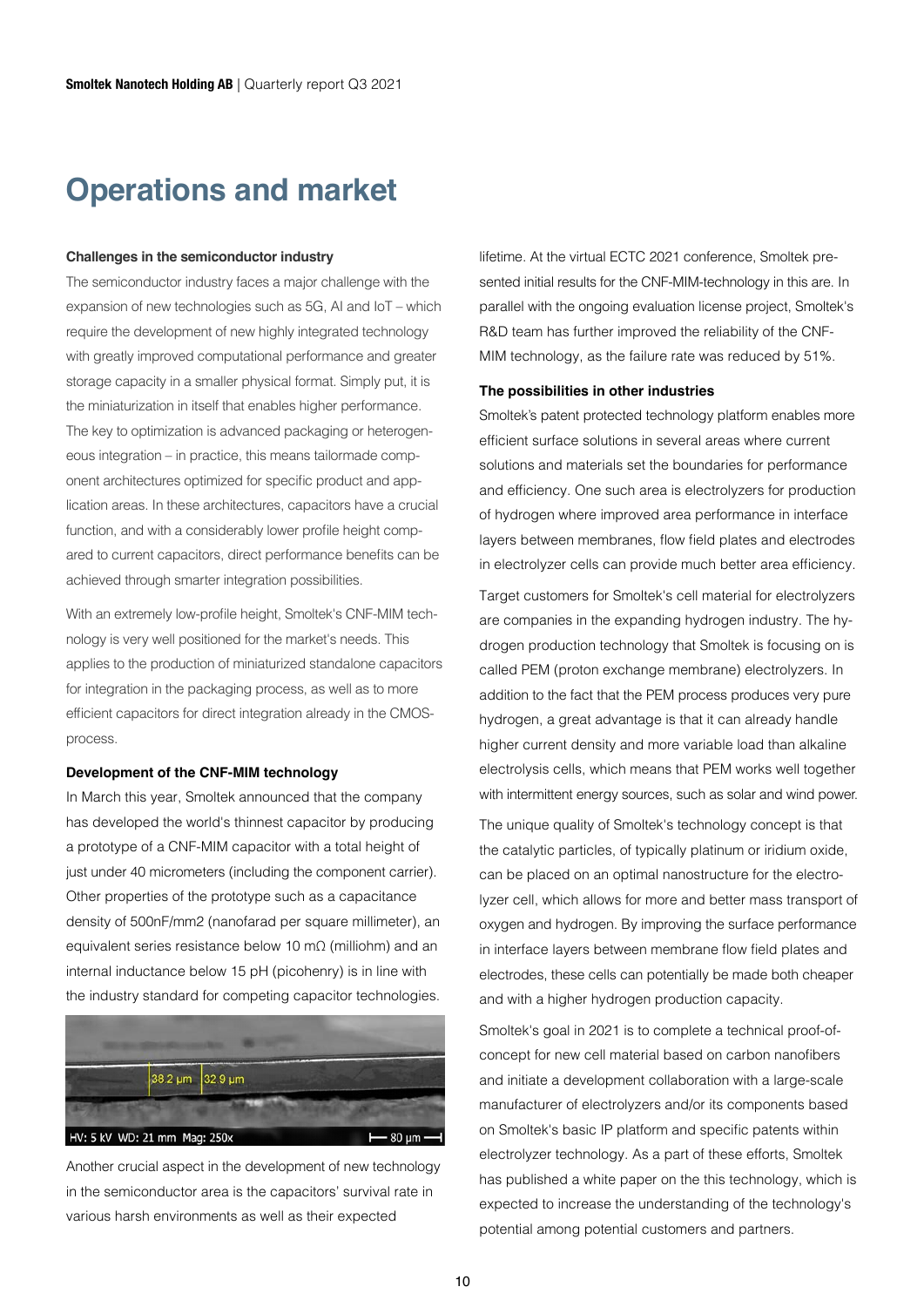### **Financial outcome**

#### **Turnover**

Net sales for the first three quarters of the year amounted to SEK 995 thousand (2,260). And for the third quarter of the year to SEK 418 thousand (969).

#### **Expenses**

The costs during the same period were SEK 21,124 thousand (15,571) and SEK 5,816 thousand (4,615), respectively. The slightly higher cost picture compared with the previous year can be explained by continued investments in development and industrialization for the commercialization of the company's CNF-MIM technology and the development of technology of cellular materials for electrolysers.

#### **Results**

The Group's profit / loss for the first three quarters of 2021 was SEK -16,194 thousand after financial items. For the third quarter, profit amounted to SEK -3,129 thousand (-2,302) after financial items.

#### **Cash flow and financial position**

Cash flow from operating activities amounted to SEK -15,793 thousand (-9,388). Cash and cash equivalents at the end of the period amounted to SEK 61,877 thousand (20,779), which includes short-term investments in fixed income funds of SEK 55,058 thousand (0).

#### **Key ratios**

(SEK thousand) **Q3 2021 Q3 2020** Return on equity and the state of the state of the state of the state of the state of the state of the state of the state of the state of the state of the state of the state of the state of the state of the state of the st Return on total capital  $-3.1\%$  -3.1% Solidity 94.6% 91.8% Cash liquidity **1.053.6%** 446.3% 446.3%

#### **Liquidity and financing**

As of September 30, 2021, the Group's bank balances amounted to SEK 61,877 thousand (20,779). The company has chosen to invest excess liquidity in fixed income funds. Of cash and cash equivalents, SEK 61,877 thousand refers to SEK 55,058 thousand invested in fixed income funds. Long-term interest-bearing liabilities amounted to SEK 758 thousand (758).

#### **Investments**

Investments in intangible fixed assets in total in the Group amounted to SEK 60,558 thousand on September 30, divided between the subsidiaries Smoltek AB and Smoltek Innovation AB. The investments refer to further development of the company's own technology. In Smoltek AB, the investment amounts to SEK 2.6 million for the period July-September and to SEK 6.6 million for the first three quarters of the year. In the sister company Smoltek Innovation, the investment amounts to SEK 2.9 million until 30 September. In total, the Group invested SEK 1.6 million in equipment for the laboratory operations during the first nine months of the year.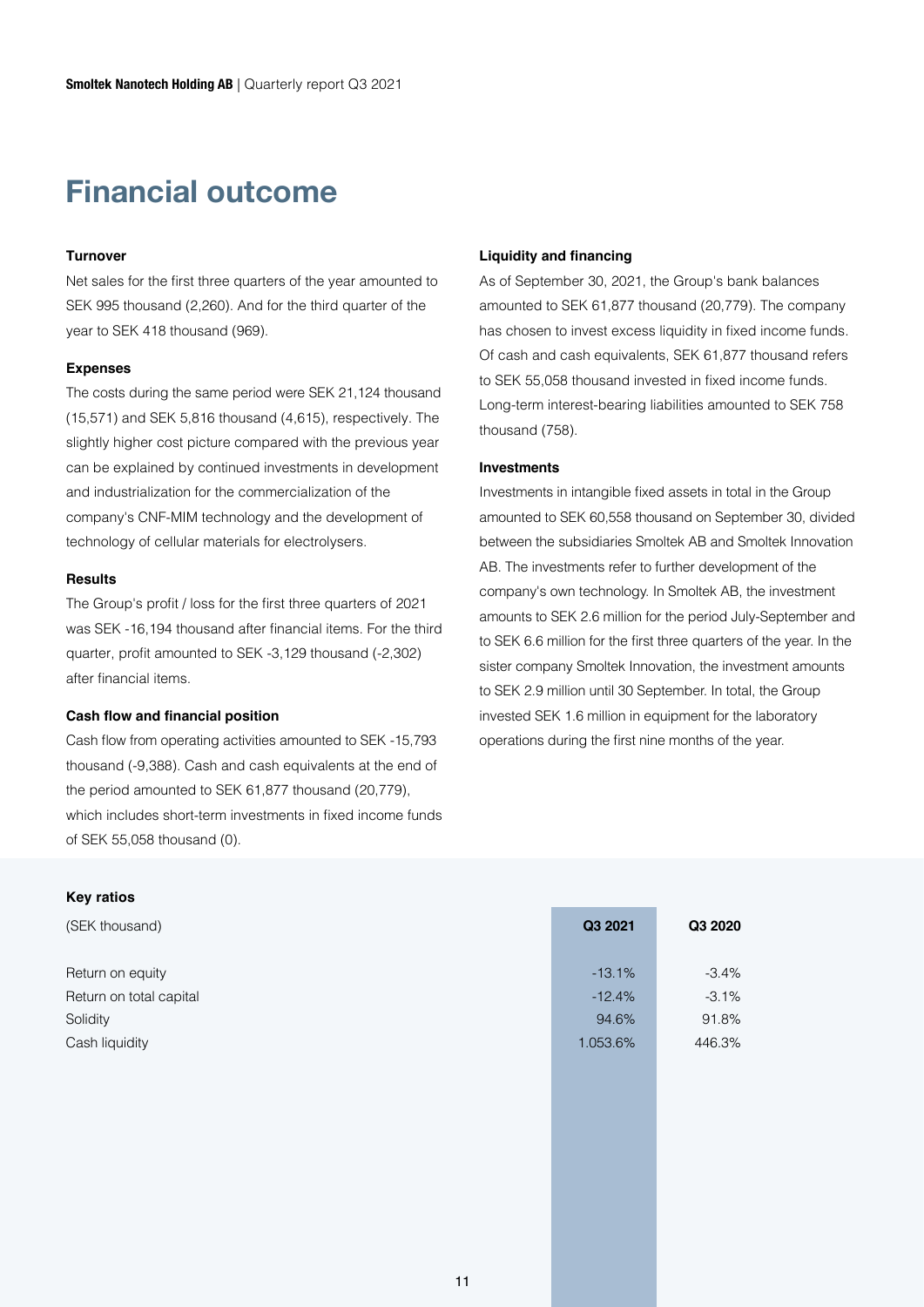### **Additional financial information**

#### **Shares**

Since 2018, Smoltek Nanotech Holding AB has been listed on the Spotlight Stock Market under the ticker SMOL. As of September 30, 2021, the company had approximately 2,400 shareholders. The number of shares amounts to 8,114,817.

#### **Warrants**

Outstanding warrants as of September 30, 2021:

| Total                       | 1,482,401 |
|-----------------------------|-----------|
| Subscription warrants, TO 4 | 1,261,347 |
| Employees                   | 81,252    |
| Warrants in own custody     | 59,502    |
| Gustav Brismark             | 40,300    |
| Peter Augustsson            | 40,000    |

#### **Intangible assets**

The company's most important asset is intangible assets in the form of patents, know-how and demonstrated technical performance. The balance sheet item is included in costs incurred and amounts to SEK 60.6 million. It is the Board's assessment that the fair value is higher. The comparisons the company has made with similar companies' intellectual property rights and development support this assumption.

#### **Outlook**

The company continues to have a positive view on the market outlook for its respective business areas – Smoltek Semi and Smoltek Innovation. Smoltek Semi's ongoing work of building relationships and deepening interactions with leading entities in the semiconductor industry in the US and Asia continues. With regard to the broadening of the company's operations to new areas within Smoltek Innovation, there is now a clear focus on technical solutions for electrolyzers, where the subsidiary has quickly built a large network of leading entities and research teams, primarily in Europe. At the same time, the company continues the determined work to develop the patent portfolio, which to date contains around 100 patent assets, of which 69 patents have been granted.

#### **Accounting principles**

This report has been prepared in accordance with the Swedish Annual Accounts Act and the Accounting Committee's General Council, BFNAR 2012: 1 (K3) and the accounting principles are unchanged compared with the previous year.

#### **Annual report, general meeting and dividend**

The annual report was published on May 6, 2021 and is available on the company's website. Upon request to info@smoltek.com, the annual report can be printed and e-mailed. The Annual General Meeting for the 2020 financial year was held by means of an advance vote (postal vote) on May 27, 2021. On the Board's proposal to the AGM, no dividend will be paid for 2020. Communications from the AGM are available on the company's website.

#### **Going concern – Affirmation by the board**

The board and the CEO assure that this interim report gives a true and fair view of Smoltek Nanotech Holding AB's operations, financial position and performance.

#### *Göteborg, 2021-10-26*

The Board of Directors of Smoltek Nanotech Holding AB Peter Augustsson, Chairman of the Board Bo Hedfors, Board member Finn Gramnaes, Board member Peter Enoksson, Board member Gustav Brismark, Board member Håkan Persson, CEO

#### **Risks and uncertainties**

Smoltek Nanotech Holding ABs earnings and financial position are affected by various risk factors that must be taken into account when assessing the company and its future potential. These risks are discussed in the annual report for 2020.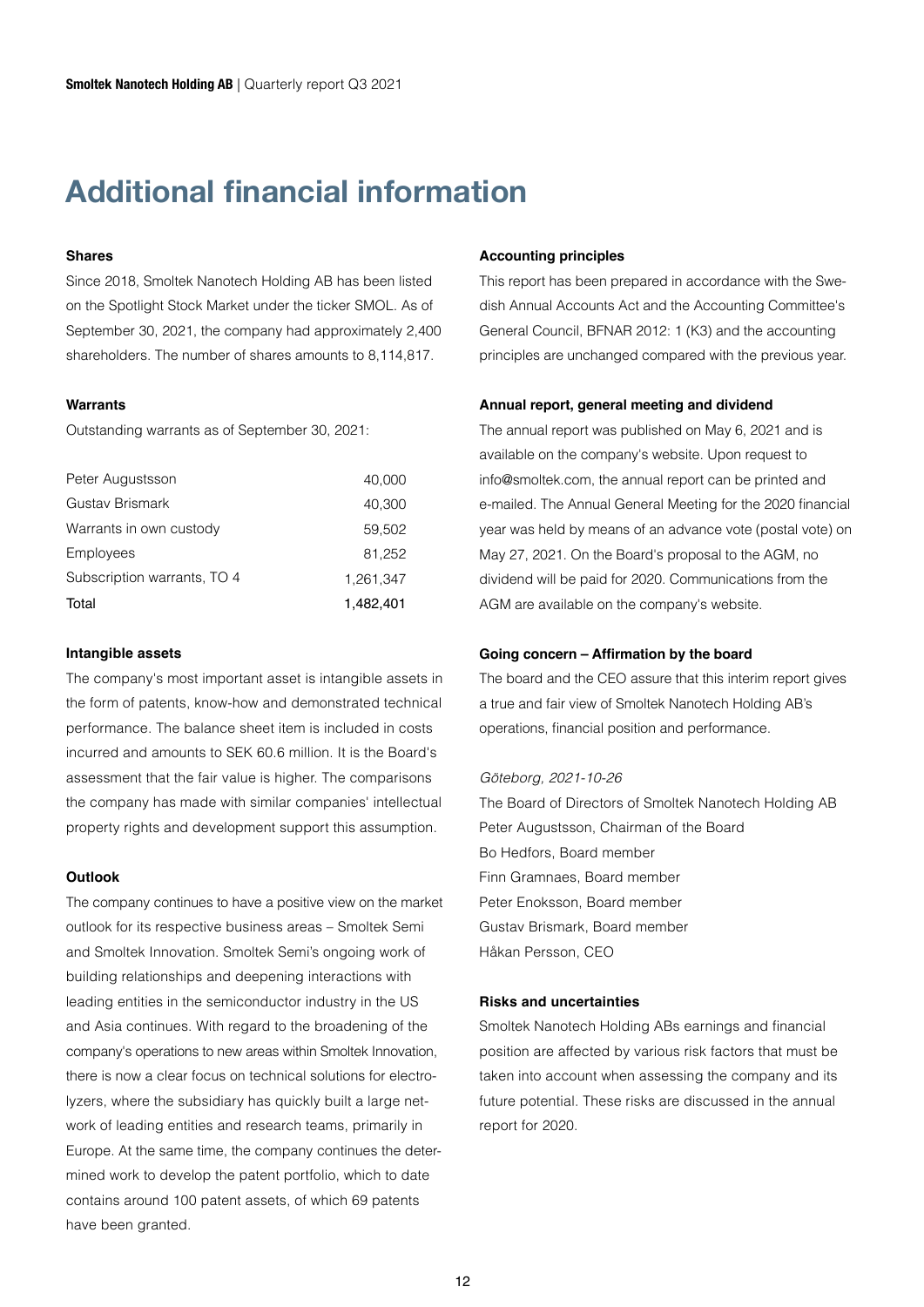### **Consolidated income statement**

| (SEK thousand)                     | Jul-sep 2021 | <b>Jul-sep 2020</b> | Jan-sep 2021 | Jan-sep 2020 | Full year 2020 |
|------------------------------------|--------------|---------------------|--------------|--------------|----------------|
|                                    |              |                     |              |              |                |
|                                    |              |                     |              |              |                |
| Net sales                          | 418          | 969                 | 995          | 2,260        | 2,573          |
| Own work capitalized               | 2,237        | 1,184               | 3,724        | 3,666        | 4,335          |
| Other operating income             | 32           | 150                 | 211          | 193          | 214            |
|                                    |              |                     |              |              |                |
| Operating expenses                 | $-5,816$     | $-4,615$            | $-21,124$    | $-15,571$    | $-20,668$      |
| <b>Operating profit / loss</b>     | $-3,185$     | $-2,302$            | $-16,250$    | $-9,453$     | $-13,546$      |
|                                    |              |                     |              |              |                |
| Profit / loss from financial items | 56           | $\Omega$            | 55           | 2            | $-14$          |
| Profit / loss for the period       | $-3,129$     | $-2,302$            | $-16,195$    | $-9,451$     | $-13,561$      |
|                                    |              |                     |              |              |                |
| Profit / loss after tax per share  | $-0.39$      | $-0.34$             | $-2.00$      | $-1.45$      | $-1.99$        |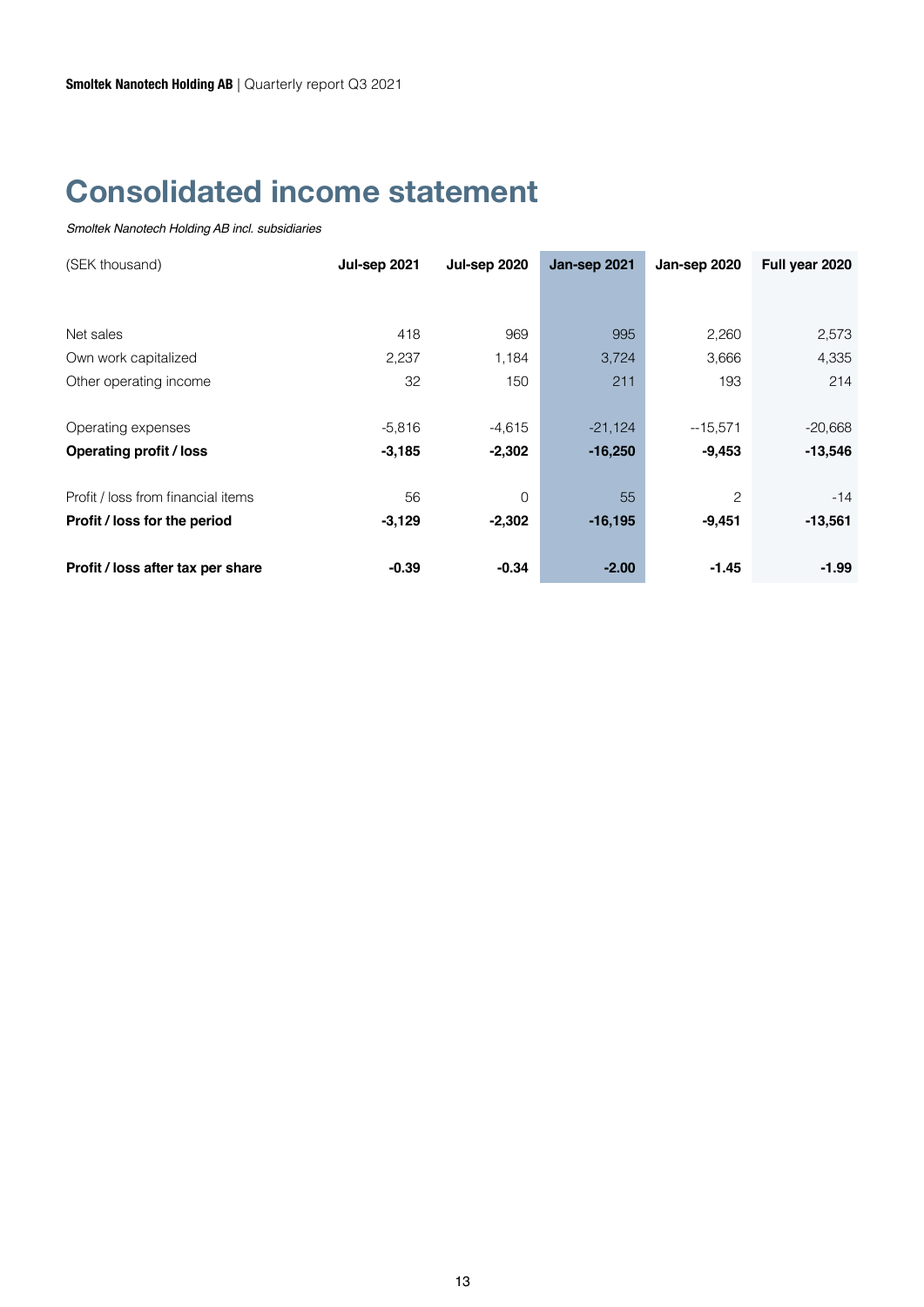### **Consolidated balance sheet**

| (SEK thousand)                      | 2021-09-30 | 2020-09-30     | 2020-12-31     |
|-------------------------------------|------------|----------------|----------------|
|                                     |            |                |                |
| Assets                              |            |                |                |
| Intangible fixed assets             | 60,558     | 48,330         | 51,120         |
| Tangible fixed assets               | 4,116      | 2,520          | 2,520          |
|                                     |            |                |                |
| Current receivables                 | 3,955      | 2,804          | 2,715          |
| Other short-term investments        | 55,058     | $\overline{0}$ | $\overline{0}$ |
| Cash and cash equivalents           | 6,820      | 20,779         | 87,683         |
| <b>Total assets</b>                 | 130,507    | 74,433         | 144,039        |
| Equity and liabilities              |            |                |                |
| Equity                              | 123,501    | 68,330         | 138,873        |
| Long-term liabilities               | 758        | 819            | 819            |
| <b>Current liabilities</b>          | 6,249      | 5,284          | 4,347          |
| <b>Total equity and liabilities</b> | 130,507    | 74,433         | 144,039        |
| Equity / assets ratio               | 94.6%      | 91.8%          | 96.4%          |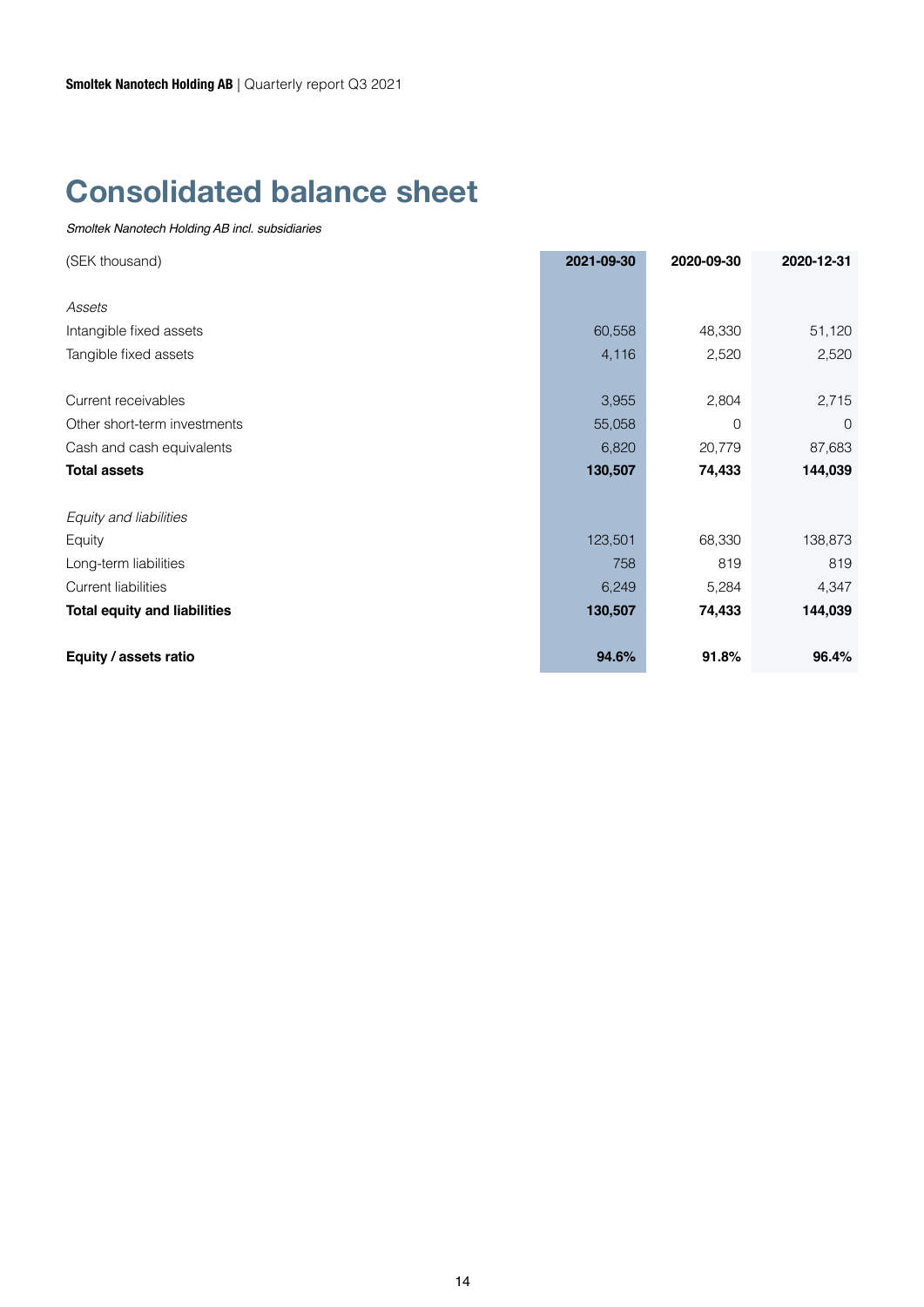### **Consolidated statement of cash flows**

| (SEK thousand)                       | Jan-sep 2021 | Jan-sep 2020   | Full year 2020 |
|--------------------------------------|--------------|----------------|----------------|
| <b>Ongoing operations</b>            |              |                |                |
| Operating profit / loss              | $-16,250$    | $-9,453$       | $-13,546$      |
| Items not affecting cash flow        | 247          | $\overline{2}$ | 0              |
|                                      |              |                |                |
| Cash flow from operating activities  |              |                |                |
| before changes in working capital    | $-16,002$    | $-9,451$       | $-13,546$      |
| <b>Changes in working capital</b>    |              |                |                |
| Change in receivables                | $-1,241$     | $-982$         | $-894$         |
| Changes in current liabilities       | 1,901        | 1,044          | 93             |
| Cash flow from operating activities  | $-15,342$    | $-9,388$       | $-14,347$      |
| <b>Investment activities</b>         |              |                |                |
| Intangible assets                    | $-9,438$     | $-7,262$       | $-10,053$      |
| Tangible fixed assets                | $-1,847$     | $-1,512$       | $-1,512$       |
| Other short-term investments         | $-55,000$    | $\Omega$       | $\Omega$       |
| Cash flow from investment activities | $-66,285$    | $-8,774$       | $-11,565$      |
| <b>Financing activities</b>          |              |                |                |
| New issue of shares and warrants     | 865          | 14,300         | 88,953         |
| Repurchase warrants                  | $-41$        | 0              | 0              |
| Change in long-term liabilities      | $-61$        | $\mathbf 0$    | $\overline{0}$ |
| Cash flow from financing activities  | 763          | 14,300         | 88,953         |
| Change in cash and cash equivalents  | $-80,863$    | $-3,863$       | 63,041         |
| Cash opening balance                 | 87,683       | 24,642         | 24,642         |
| <b>Cash closing balance</b>          | 6,820        | 20,779         | 87,683         |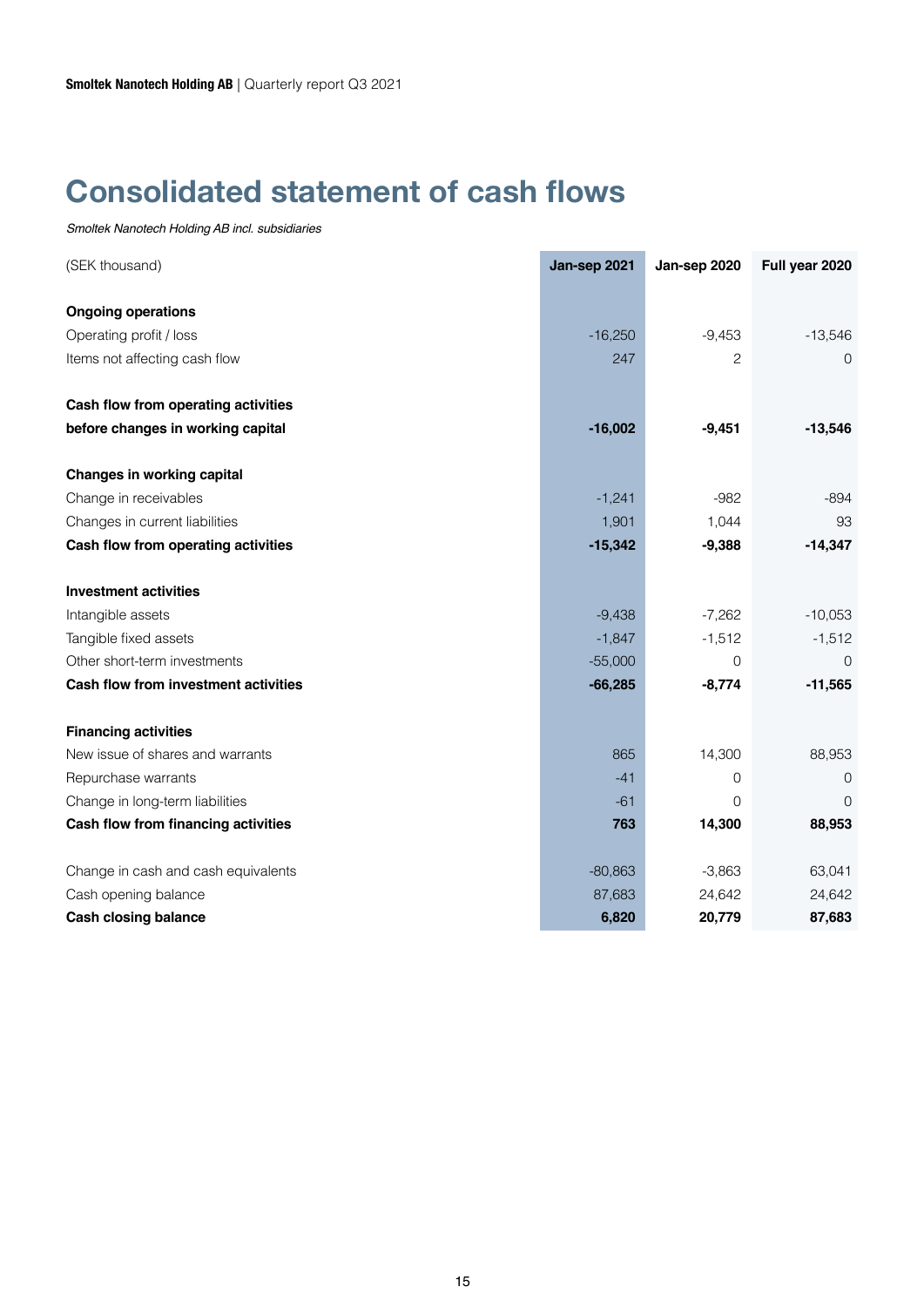### **Consolidated changes in equity**

| (SEK thousand)                                                                                                                                                                               | <b>Share capital</b> | <b>Other</b><br>contributed<br>capital | <b>Other equity</b><br>including<br>net loss for<br>the period | <b>Total equity</b>                          |
|----------------------------------------------------------------------------------------------------------------------------------------------------------------------------------------------|----------------------|----------------------------------------|----------------------------------------------------------------|----------------------------------------------|
| Opening balance 2020-01-01                                                                                                                                                                   | 760                  | 81,313                                 | $-18,592$                                                      | 63,481                                       |
| Issue of shares (Exercising warrants TO 2)<br>Issue of shares (Exercising warrants Smoltek AB)<br>Issue of warrants<br>Issue of shares (Directed issue TO 4)<br>Profit / loss for the period | 29<br>26<br>152      | 9,831<br>4,238<br>176<br>74,501        | $-13,561$                                                      | 9,860<br>4,264<br>176<br>74,653<br>$-13,561$ |
| Closing balance 2020-12-31                                                                                                                                                                   | 967                  | 170,059                                | $-32,153$                                                      | 138,873                                      |
| Repurchase of warrants<br>Issue of warrants<br>Profit / loss for the period                                                                                                                  |                      | $-41$<br>865                           | $-16, 195$                                                     | $-41$<br>865<br>$-16, 195$                   |
| Closing balance 2021-09-30                                                                                                                                                                   | 967                  | 170,883                                | $-48,348$                                                      | 123,501                                      |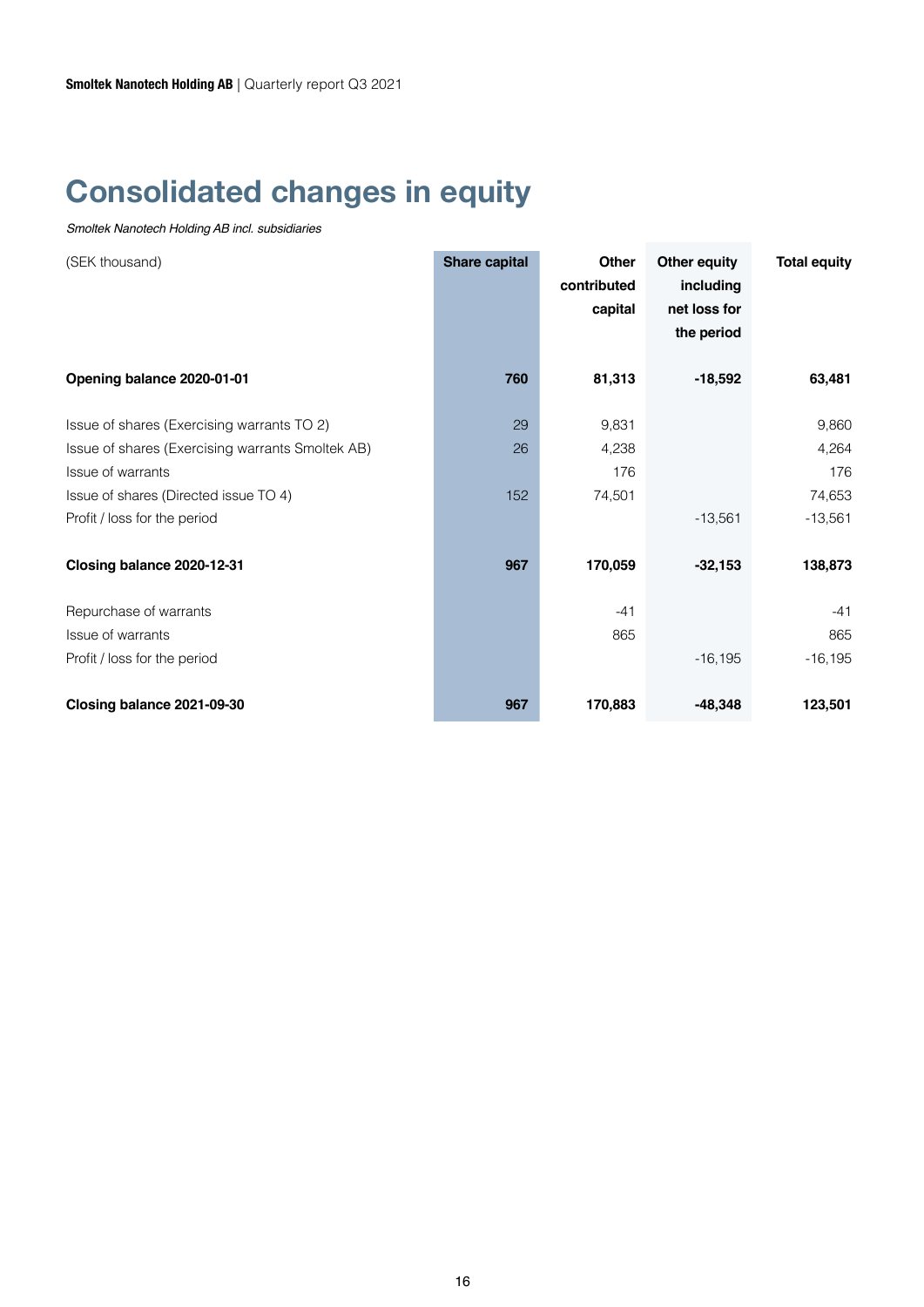### **Parent company income statement**

| (SEK thousand)                     | Jul-sep 2021 | <b>Jul-sep 2020</b> | Jan-sep 2021 | Jan-sep 2020 | <b>Helår 2020</b> |
|------------------------------------|--------------|---------------------|--------------|--------------|-------------------|
|                                    |              |                     |              |              |                   |
| Net sales                          | 1,268        | 625                 | 3,882        | 1,875        | 2,951             |
| Other operating income             | 185          | 0                   | 492          | 0            | $\Omega$          |
| Operating expenses                 | $-3.794$     | - 855               | $-11,972$    | $-3,350$     | $-6,301$          |
| <b>Operating profit / loss</b>     | $-2.340$     | $-230$              | $-7,598$     | $-1,475$     | $-3,350$          |
|                                    |              |                     |              |              |                   |
| Profit / loss from financial items | 409          | 229                 | 947          | 586          | 877               |
| Profit / loss for the period       | $-1,931$     | 9                   | $-6,651$     | -889         | $-2,473$          |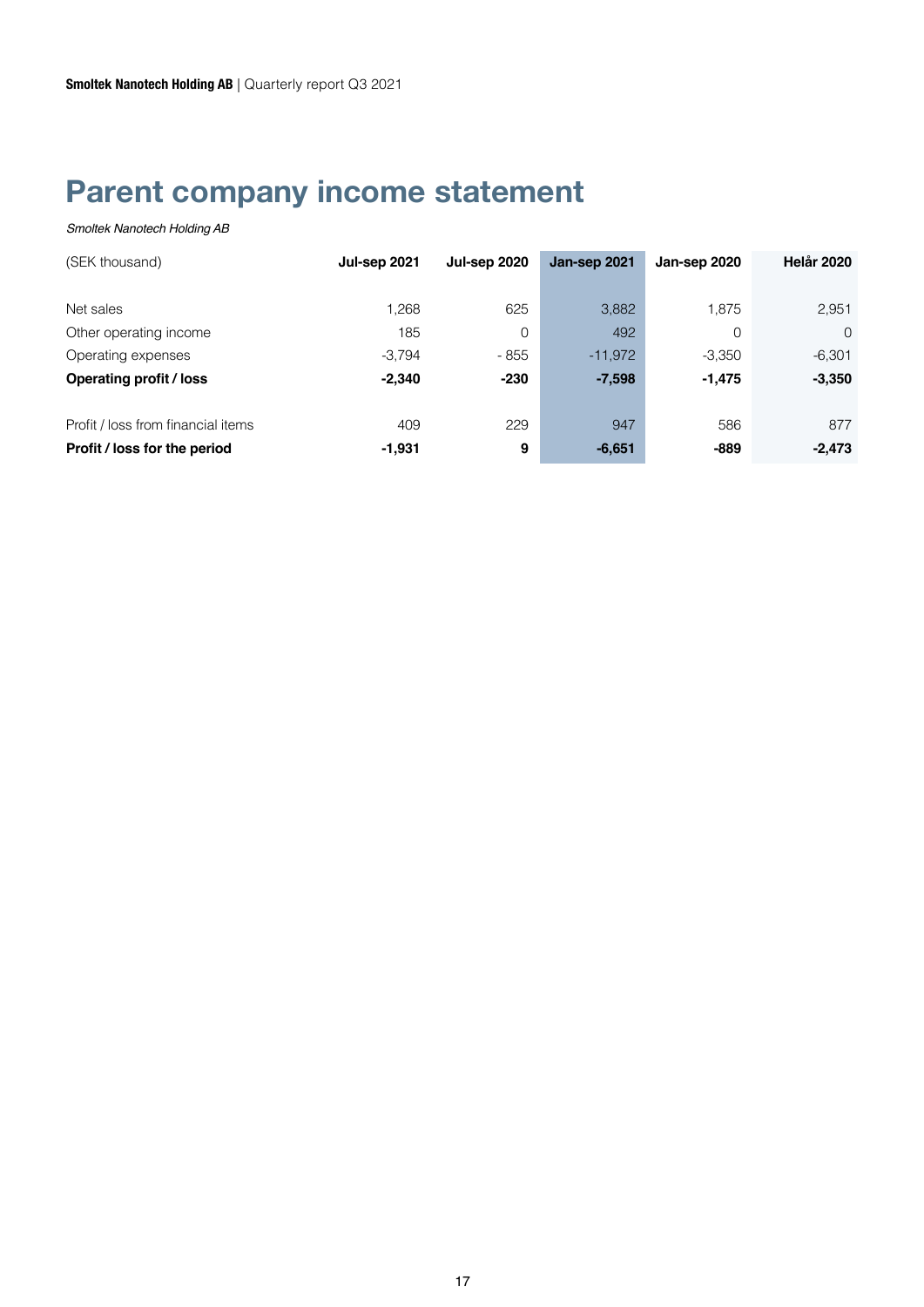### **Parent company balance sheet**

| (SEK thousand)                           | 2021-09-30 | 2020-09-30 | 2020-12-31     |
|------------------------------------------|------------|------------|----------------|
|                                          |            |            |                |
| Assets                                   |            |            |                |
| Shares in group companies                | 80,314     | 56,814     | 62,314         |
| Long-term receivables at group companies | 51,461     | 40,680     | 46,925         |
|                                          |            |            |                |
| Current receivables from group companies | 4,131      | 0          | 820            |
| Other current receivables                | 892        | 1,755      | 613            |
| Other short-term investments             | 55,058     | $\Omega$   | $\overline{0}$ |
| Cash and cash equivalents                | 2,803      | 19,668     | 82,238         |
| <b>Total assets</b>                      | 194,659    | 118,916    | 192,910        |
| Equity and liabilities                   |            |            |                |
| Equity                                   | 185,078    | 117,836    | 190,905        |
| Long-term liabilities at group companies | 7,000      | $\Omega$   | 0              |
| <b>Current liabilities</b>               | 2,581      | 1,080      | 2,005          |
| <b>Total equity and liabilities</b>      | 194,659    | 118,916    | 192,910        |
| Equity / assets ratio                    | 95.1%      | 99.1%      | 99.0%          |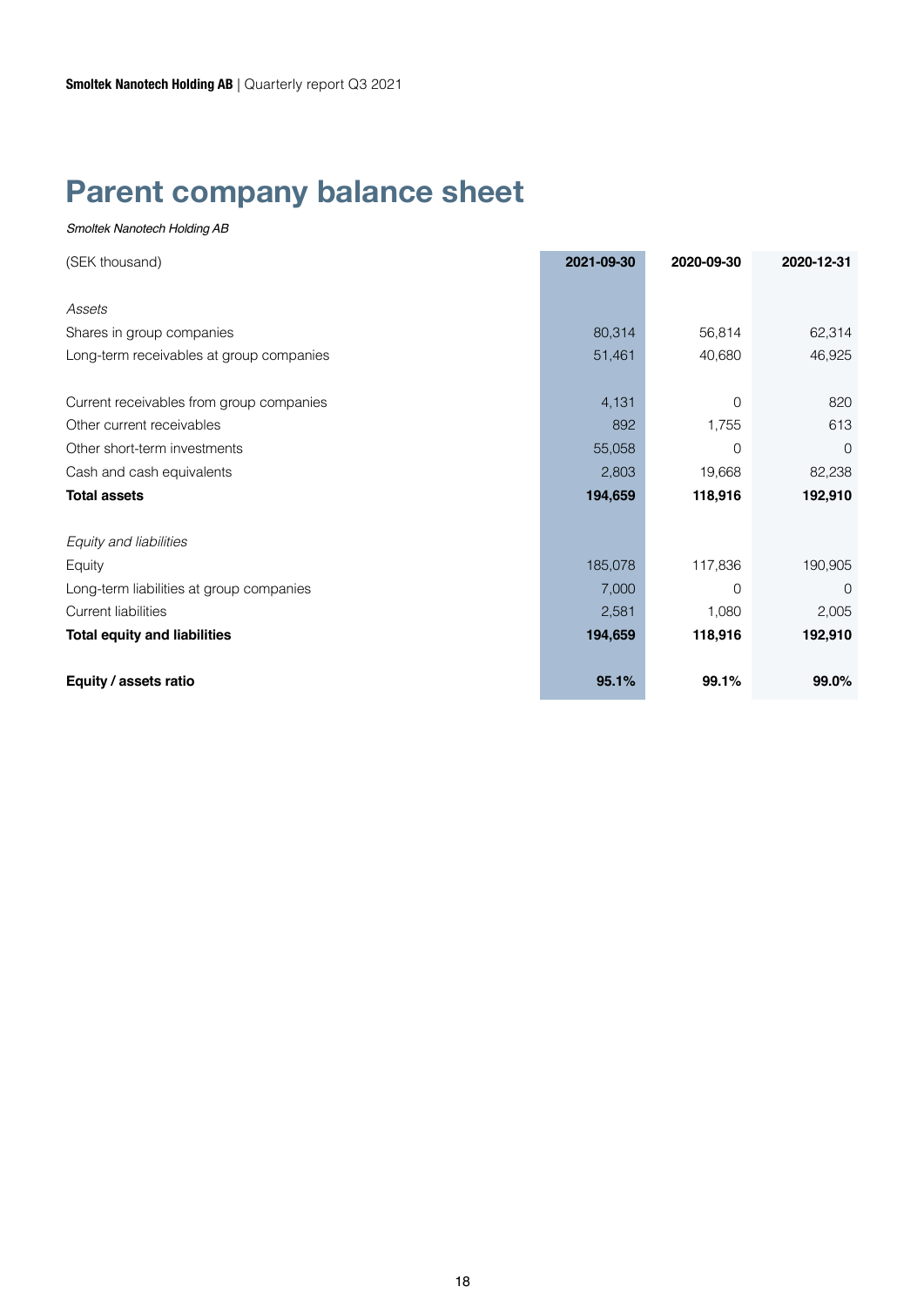### **Parent company statement of cash flows**

| (SEK thousand)                                       | Jan-sep 2021 | Jan-sep 2020               | Helår 2020 |
|------------------------------------------------------|--------------|----------------------------|------------|
|                                                      |              |                            |            |
| <b>Ongoing operations</b><br>Operating profit / loss | $-7,598$     |                            | $-3,350$   |
| Profit / loss from financial items                   | $-2$         | $-1,475$<br>$\overline{0}$ |            |
|                                                      |              |                            | $\Omega$   |
| Cash flow from operating activities                  |              |                            |            |
| before changes in working capital                    | $-7,600$     | $-1,475$                   | $-3,350$   |
| <b>Changes in working capital</b>                    |              |                            |            |
| Current receivables / liabilities group              | $-3,311$     | $-1,460$                   | $-820$     |
| Changes in receivables                               | $-279$       |                            | $-319$     |
| Changes in current liabilities                       | 576          | 38                         | 963        |
| Cash flow from operating activities                  | $-10,614$    | $-2,897$                   | $-3,526$   |
| <b>Investment activities</b>                         |              |                            |            |
| Financial assets                                     | 0            | $-25$                      | $-25$      |
| Changes in receivables from group companies          | $-14,644$    | $-10,171$                  | $-21,620$  |
| Other short-term investments                         | $-55,000$    |                            |            |
| Cash flow from investment activities                 | $-69,644$    | $-10,196$                  | $-21,645$  |
| <b>Financing activities</b>                          |              |                            |            |
| New issue of shares and warrants                     | 865          | 10,036                     | 84,684     |
| Repurchase warrants                                  | $-41$        |                            |            |
| Cash flow from financing activities                  | 824          | 10,036                     | 84,684     |
| Change in cash and cash equivalents                  | $-79,435$    | $-3,057$                   | 59,513     |
| Cash opening balance                                 | 82,238       | 22,725                     | 22,725     |
| <b>Cash closing balance</b>                          | 2,803        | 19,668                     | 82,238     |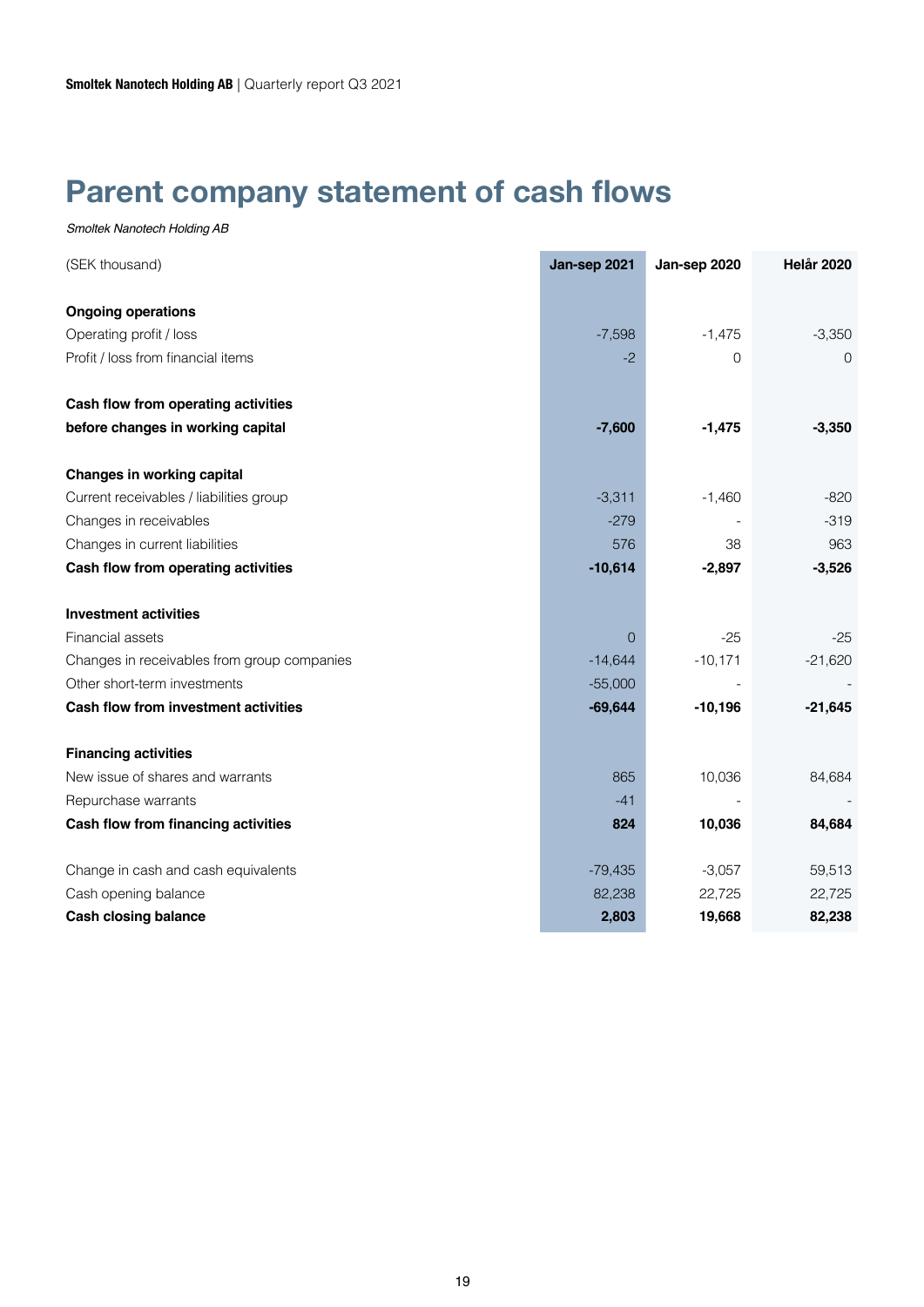### **Parent company changes in equity**

| (SEK thousand)                                                    | <b>Restricted</b><br>equity | Non-restricted<br>equity | <b>Total equity</b> |
|-------------------------------------------------------------------|-----------------------------|--------------------------|---------------------|
| Opening balance 2020-01-01                                        | 760                         | 94,140                   | 94,900              |
| Issue of shares (Exercising warrants TO 2)                        | 29                          | 9,831                    | 9,860               |
| Issue of shares (Directed issue TO 4)                             | 152                         | 74,496                   | 74,648              |
| Registered share capital from non-cash issue / Share premium fund | 26                          | 13,769                   | 13,794              |
| Issue of warrants                                                 |                             | 176                      | 176                 |
| Profit / loss for the period                                      |                             | $-2,473$                 | $-2,473$            |
| Closing balance 2020-12-31                                        | 967                         | 189,939                  | 190,906             |
| Repurchase warrants                                               |                             | $-41$                    | $-41$               |
| Issue of warrants                                                 |                             | 865                      | 865                 |
| Profit / loss for the period                                      |                             | $-6,651$                 | $-6,651$            |
| Closing balance 2021-09-30                                        | 967                         | 184,112                  | 185,078             |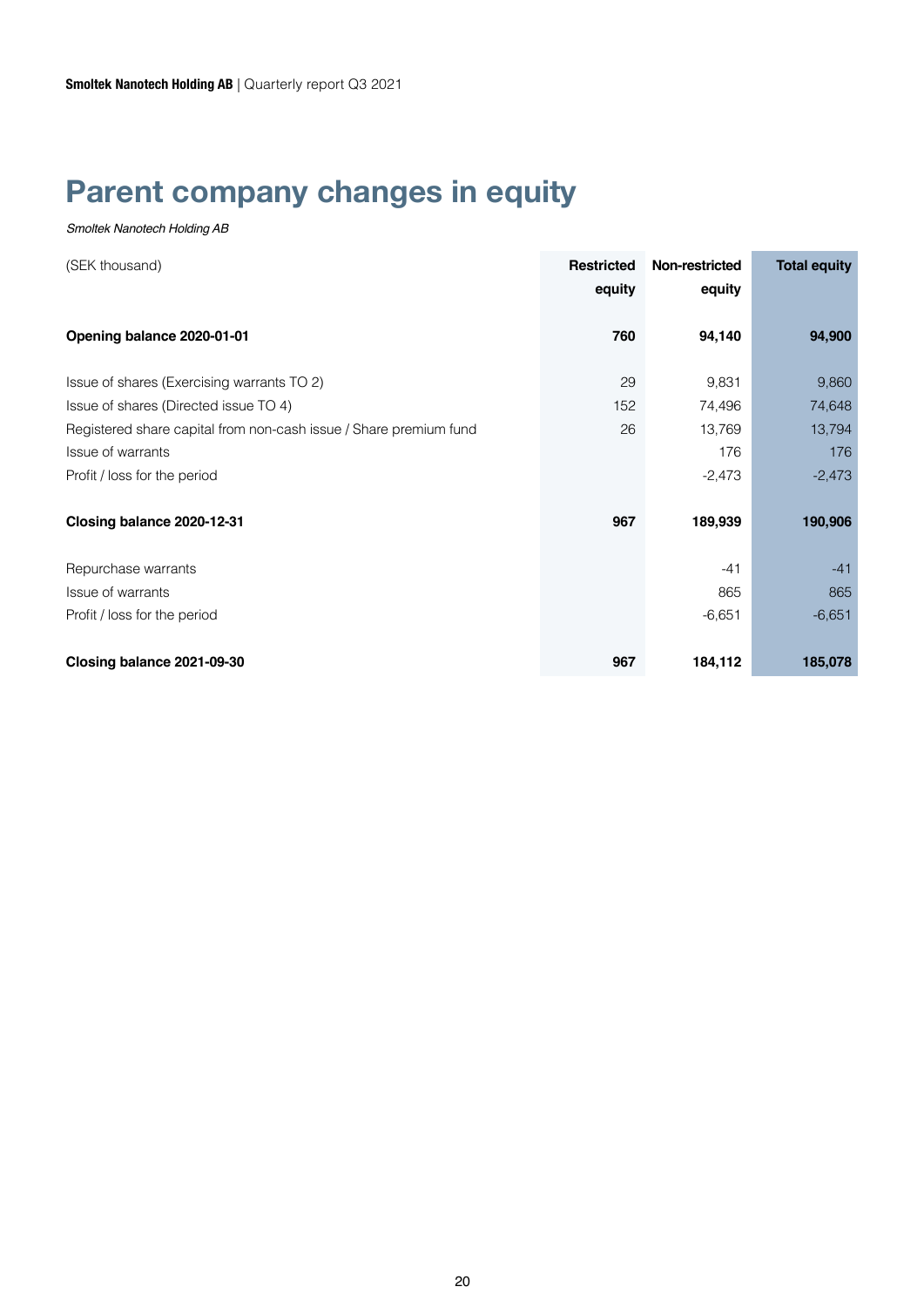### **Financial calendar**

- Year-end report Q4 for 2021 will be published 2022-02-22
- Interim report Q1 2022 will be published 2022-04-26
- Interim report Q2 for 2022 will be published 2022-07-15

#### **Auditor review**

The Interim report has not been reviewed by the company's auditors.

**Smoltek Nanotech Holding AB** is listed on Spotlight Stock Market since 2018-02-26 under the ticker SMOL.

#### **For further information:**

Håkan Persson, CEO Smoltek Nanotech Holding AB (publ) E-Mail: hakan.persson@smoltek.com Telephone: 0760-52 00 53 Website: www.smoltek.com/investors

Göteborg 2021-10-26 The Board